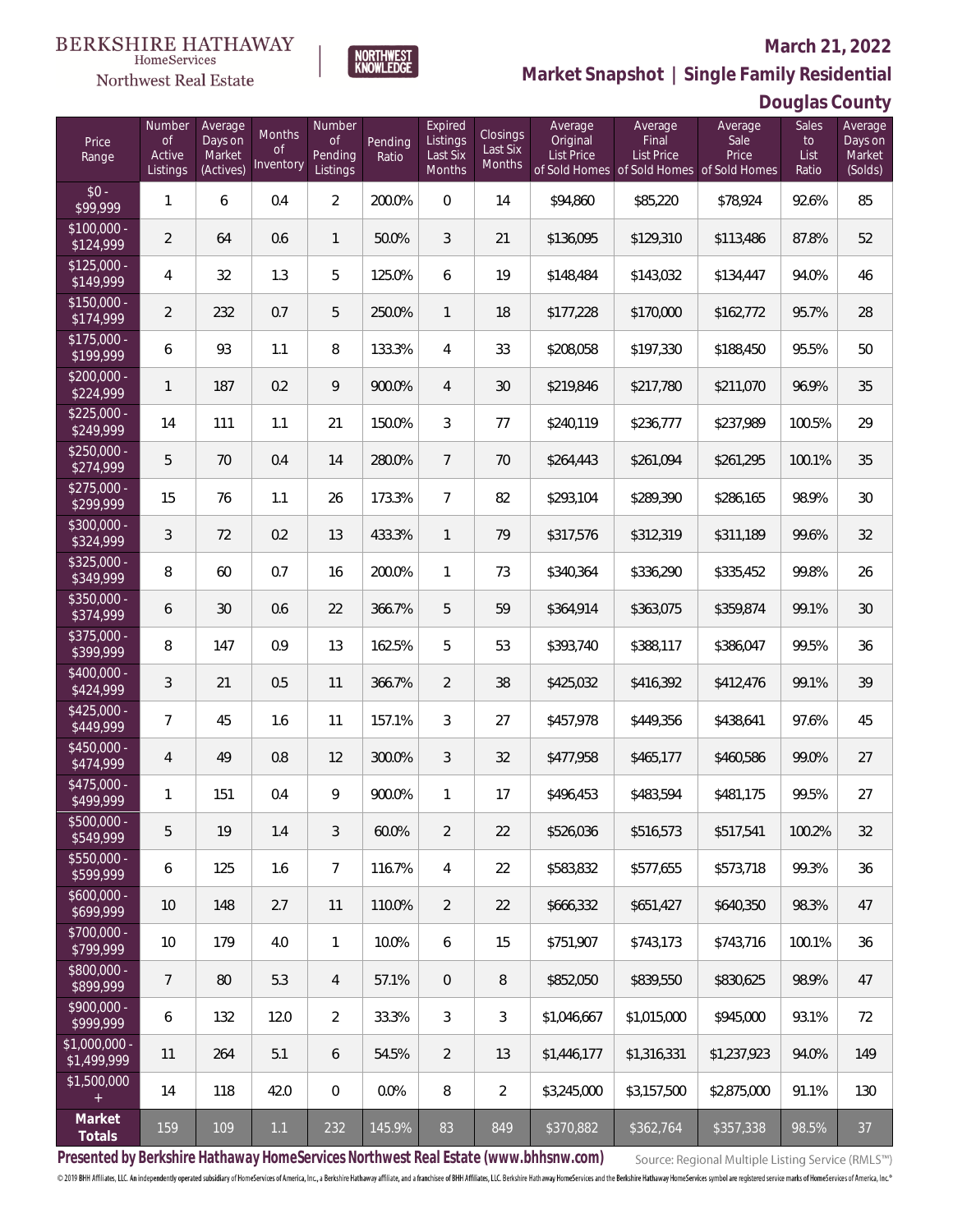# $\begin{array}{llll} \texttt{BERKSHIRE} \texttt{ HATHAWAY} \\ \texttt{\tiny HomeServices} \end{array}$

### Northwest Real Estate

#### **March 21, 2022**



|  | NE Roseburg |  |
|--|-------------|--|
|--|-------------|--|

| Price<br>Range                                  | Number<br><b>of</b><br>Active<br>Listings | Average<br>Days on<br>Market<br>(Actives) | Months<br><b>of</b><br>Inventory | Number<br><b>of</b><br>Pending<br>Listings | Pending<br>Ratio | Expired<br>Listings<br>Last Six<br><b>Months</b> | Closings<br>Last Six<br><b>Months</b> | Average<br>Original<br><b>List Price</b> | Average<br>Final<br><b>List Price</b> | Average<br>Sale<br>Price<br>of Sold Homes of Sold Homes of Sold Homes | <b>Sales</b><br>to<br>List<br>Ratio | Average<br>Days on<br>Market<br>(Solds) |
|-------------------------------------------------|-------------------------------------------|-------------------------------------------|----------------------------------|--------------------------------------------|------------------|--------------------------------------------------|---------------------------------------|------------------------------------------|---------------------------------------|-----------------------------------------------------------------------|-------------------------------------|-----------------------------------------|
| $$0 -$<br>\$99,999                              | 0                                         | N/A                                       | N/A                              | 1                                          | N/A              | 0                                                | $\overline{0}$                        | N/A                                      | N/A                                   | N/A                                                                   | N/A                                 | N/A                                     |
| $$100,000 -$<br>\$124,999                       | $\mathbf{1}$                              | 3                                         | 6.0                              | $\mathsf{O}\xspace$                        | 0.0%             | $\overline{0}$                                   | $\mathbf{1}$                          | \$130,000                                | \$130,000                             | \$115,000                                                             | 88.5%                               | 36                                      |
| $$125,000 -$<br>\$149,999                       | 0                                         | N/A                                       | 0.0                              | $\overline{0}$                             | N/A              | $\overline{2}$                                   | $\overline{7}$                        | \$147,771                                | \$142,914                             | \$135,929                                                             | 95.1%                               | 31                                      |
| $\sqrt{$150,000}$ -<br>\$174,999                | 0                                         | N/A                                       | N/A                              | $\mathbf{1}$                               | N/A              | $\overline{0}$                                   | $\mathbf 0$                           | N/A                                      | N/A                                   | N/A                                                                   | N/A                                 | N/A                                     |
| $$175,000 -$<br>\$199,999                       | $\overline{2}$                            | 46                                        | 4.0                              | $\overline{0}$                             | 0.0%             | $\overline{0}$                                   | 3                                     | \$205,500                                | \$192,633                             | \$190,967                                                             | 99.1%                               | 32                                      |
| $$200,000 -$<br>\$224,999                       | $\mathbf 0$                               | N/A                                       | 0.0                              | $\mathbf 0$                                | N/A              | $\overline{0}$                                   | 1                                     | \$220,000                                | \$220,000                             | \$221,800                                                             | 100.8%                              | 69                                      |
| $$225,000 -$<br>\$249,999                       | 1                                         | 17                                        | 0.5                              | 1                                          | 100.0%           | $\overline{0}$                                   | 13                                    | \$235,415                                | \$236,192                             | \$238,624                                                             | 101.0%                              | 27                                      |
| $$250,000 -$<br>\$274,999                       | $\mathbf{1}$                              | 145                                       | 0.6                              | $\overline{2}$                             | 200.0%           | 3                                                | 10                                    | \$258,970                                | \$258,750                             | \$261,830                                                             | 101.2%                              | 45                                      |
| $$275,000 -$<br>\$299,999                       | 5                                         | 60                                        | 4.3                              | 5                                          | 100.0%           | $\overline{0}$                                   | $\overline{7}$                        | \$288,829                                | \$284,686                             | \$288,143                                                             | 101.2%                              | 28                                      |
| $$300,000 -$<br>\$324,999                       | 0                                         | N/A                                       | 0.0                              | $\overline{0}$                             | N/A              | $\overline{0}$                                   | 10                                    | \$319,990                                | \$314,490                             | \$312,870                                                             | 99.5%                               | 22                                      |
| $$325,000 -$<br>\$349,999                       | 1                                         | 4                                         | 3.0                              | $\overline{2}$                             | 200.0%           | $\overline{0}$                                   | $\overline{2}$                        | \$337,000                                | \$337,000                             | \$335,500                                                             | 99.6%                               | 19                                      |
| $$350,000 -$<br>\$374,999                       | $\mathbf 0$                               | N/A                                       | 0.0                              | $\overline{2}$                             | N/A              | $\overline{0}$                                   | 4                                     | \$361,225                                | \$357,475                             | \$357,500                                                             | 100.0%                              | 22                                      |
| $$375,000 -$<br>399,999                         | 0                                         | N/A                                       | 0.0                              | $\overline{2}$                             | N/A              | 1                                                | 5                                     | \$392,940                                | \$392,960                             | \$388,260                                                             | 98.8%                               | 33                                      |
| $$400,000 -$<br>\$424,999                       | $\mathbf 0$                               | N/A                                       | 0.0                              | $\overline{0}$                             | N/A              | $\overline{0}$                                   | 3                                     | \$416,133                                | \$417,833                             | \$407,333                                                             | 97.5%                               | 48                                      |
| $$425,000 -$<br>\$449,999                       | 3                                         | 91                                        | N/A                              | $\overline{2}$                             | 66.7%            | 0                                                | 0                                     | N/A                                      | N/A                                   | N/A                                                                   | N/A                                 | N/A                                     |
| $$450,000 -$<br>\$474,999                       | $\mathbf{1}$                              | 17                                        | 3.0                              | $\mathbf{1}$                               | 100.0%           | $\overline{0}$                                   | $\overline{2}$                        | \$474,500                                | \$449,950                             | \$455,950                                                             | 101.3%                              | 26                                      |
| $$475,000 -$<br>\$499,999                       | 0                                         | N/A                                       | 0.0                              | 1                                          | N/A              | 0                                                | 4                                     | \$518,875                                | \$479,250                             | \$482,500                                                             | 100.7%                              | 22                                      |
| \$500,000 -<br>\$549,999                        | $\mathsf{O}\xspace$                       | N/A                                       | 0.0                              | $\mathbf 0$                                | N/A              | 0                                                | 4                                     | \$538,250                                | \$514,725                             | \$509,750                                                             | 99.0%                               | 52                                      |
| $$550,000 -$<br>\$599,999                       | 1                                         | 438                                       | 2.0                              | $\overline{0}$                             | 0.0%             | 0                                                | 3                                     | \$583,267                                | \$579,933                             | \$577,467                                                             | 99.6%                               | 6                                       |
| $$600,000 -$<br>\$699,999                       | $\mathbf{1}$                              | 54                                        | 6.0                              | 1                                          | 100.0%           | $\overline{0}$                                   | 1                                     | \$659,000                                | \$659,000                             | \$640,000                                                             | 97.1%                               | 40                                      |
| $$700,000 -$<br>\$799,999                       | $\overline{2}$                            | 79                                        | 12.0                             | $\boldsymbol{0}$                           | 0.0%             | 0                                                | 1                                     | \$749,900                                | \$749,900                             | \$749,000                                                             | 99.9%                               | $\overline{7}$                          |
| \$800,000 -<br>\$899,999                        | $\mathbf{1}$                              | 76                                        | N/A                              | $\mathbf{1}$                               | 100.0%           | $\overline{0}$                                   | 0                                     | N/A                                      | N/A                                   | N/A                                                                   | N/A                                 | N/A                                     |
| $$900,000 -$<br>\$999,999                       | $\mathbf{1}$                              | 12                                        | N/A                              | $\mathbf 0$                                | 0.0%             | 0                                                | $\boldsymbol{0}$                      | N/A                                      | N/A                                   | N/A                                                                   | N/A                                 | N/A                                     |
| \$1,000,000 -<br>\$1,499,999                    | $\mathbf{1}$                              | 139                                       | N/A                              | $\overline{0}$                             | 0.0%             | $\overline{0}$                                   | 0                                     | N/A                                      | N/A                                   | N/A                                                                   | N/A                                 | N/A                                     |
| \$1,500,000<br>$\begin{array}{c} + \end{array}$ | $\mathbf 0$                               | N/A                                       | 0.0                              | 0                                          | N/A              | 0                                                | 1                                     | \$2,990,000                              | \$2,990,000                           | \$2,750,000                                                           | 92.0%                               | 21                                      |
| Market<br>Totals                                | 22                                        | 78                                        | 1.6                              | 22                                         | 100.0%           | $\overline{6}$                                   | 82                                    | \$360,133                                | \$354,399                             | \$350,536                                                             | 98.9%                               | 30                                      |

NORTHWEST<br>KNOWLFDGF

**Presented by Berkshire Hathaway HomeServices Northwest Real Estate (www.bhhsnw.com)**

Source: Regional Multiple Listing Service (RMLS™)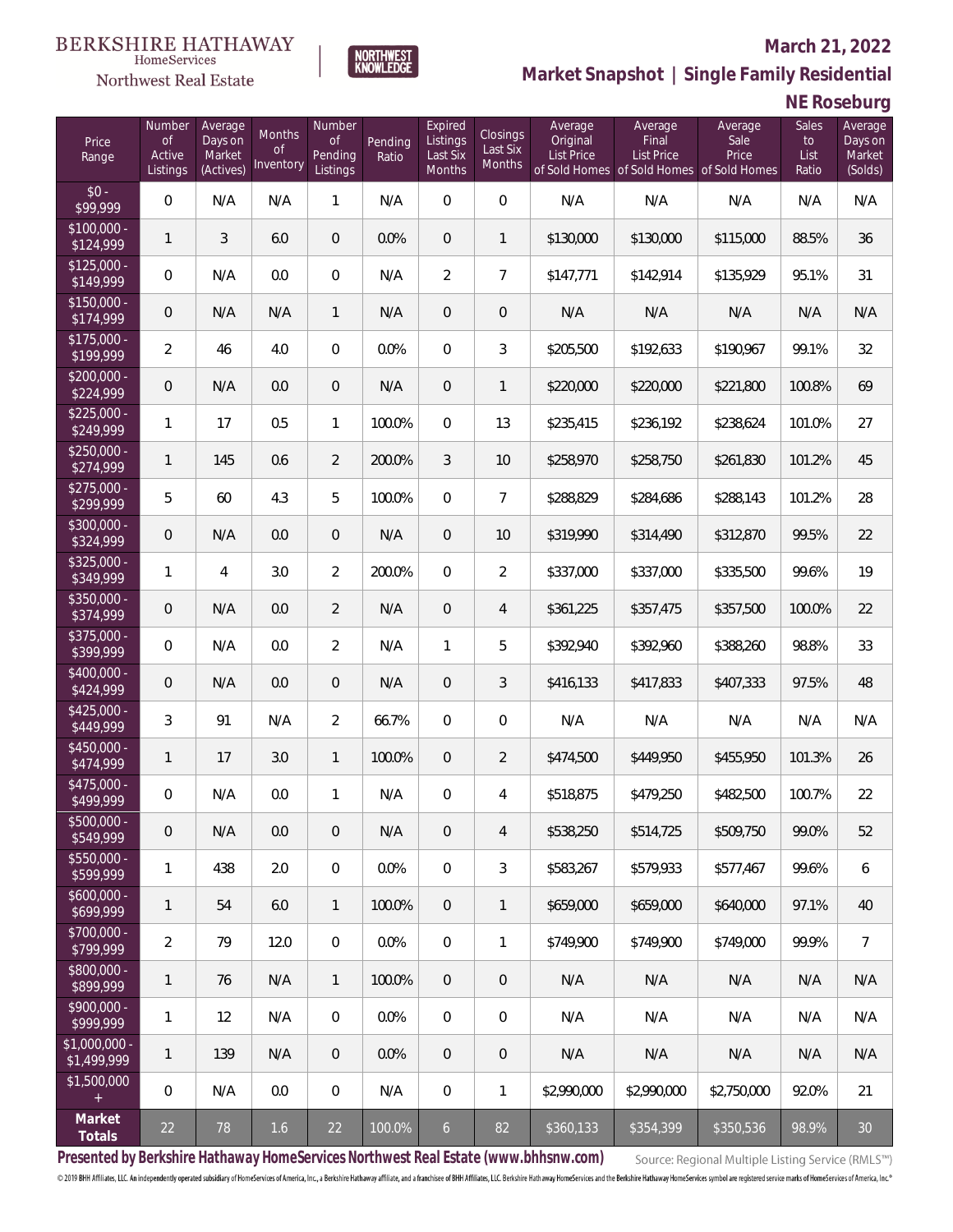### Northwest Real Estate

#### **March 21, 2022**



NORTHWEST<br>KNOWLFDGF

### **NW Roseburg**

| Price<br>Range                | Number<br><b>of</b><br>Active<br>Listings | Average<br>Days on<br>Market<br>(Actives) | <b>Months</b><br><b>of</b><br>Inventory | Number<br>$\mathsf{of}$<br>Pending<br>Listings | Pending<br>Ratio | Expired<br>Listings<br>Last Six<br>Months | Closings<br>Last Six<br>Months | Average<br>Original<br>List Price | Average<br>Final<br>List Price<br>of Sold Homes of Sold Homes of Sold Homes | Average<br>Sale<br>Price | Sales<br>to<br>List<br>Ratio | Average<br>Days on<br>Market<br>(Solds) |
|-------------------------------|-------------------------------------------|-------------------------------------------|-----------------------------------------|------------------------------------------------|------------------|-------------------------------------------|--------------------------------|-----------------------------------|-----------------------------------------------------------------------------|--------------------------|------------------------------|-----------------------------------------|
| $$0 -$<br>\$99,999            | $\overline{0}$                            | N/A                                       | 0.0                                     | $\overline{0}$                                 | N/A              | 0                                         | 1                              | \$140,000                         | \$125,000                                                                   | \$90,000                 | 72.0%                        | 116                                     |
| \$100,000 -<br>\$124,999      | $\overline{0}$                            | N/A                                       | 0.0                                     | $\overline{0}$                                 | N/A              | $\overline{0}$                            | $\overline{2}$                 | \$134,950                         | \$117,450                                                                   | \$112,450                | 95.7%                        | 26                                      |
| $$125,000 -$<br>\$149,999     | $\overline{0}$                            | N/A                                       | 0.0                                     | 1                                              | N/A              | $\overline{0}$                            | 1                              | \$163,000                         | \$159,500                                                                   | \$140,000                | 87.8%                        | 48                                      |
| $$150,000 -$<br>\$174,999     | $\overline{0}$                            | N/A                                       | 0.0                                     | $\overline{0}$                                 | N/A              | $\overline{0}$                            | 1                              | \$185,000                         | \$179,900                                                                   | \$174,900                | 97.2%                        | 69                                      |
| $$175,000 -$<br>\$199,999     | $\overline{0}$                            | N/A                                       | 0.0                                     | $\overline{0}$                                 | N/A              | $\overline{0}$                            | 1                              | \$190,000                         | \$190,000                                                                   | \$190,000                | 100.0%                       | $\mathbf{1}$                            |
| $$200,000 -$<br>\$224,999     | $\overline{0}$                            | N/A                                       | 0.0                                     | $\mathbf{1}$                                   | N/A              | $\overline{0}$                            | $\overline{2}$                 | \$217,450                         | \$217,450                                                                   | \$217,000                | 99.8%                        | 21                                      |
| $$225,000 -$<br>\$249,999     | $\overline{0}$                            | N/A                                       | 0.0                                     | $\overline{0}$                                 | N/A              | $\overline{0}$                            | 5                              | \$249,960                         | \$237,980                                                                   | \$238,200                | 100.1%                       | 41                                      |
| $$250,000 -$<br>\$274,999     | $\overline{0}$                            | N/A                                       | 0.0                                     | $\mathbf{1}$                                   | N/A              | $\mathbf{1}$                              | 1                              | \$212,500                         | \$212,500                                                                   | \$250,000                | 117.6%                       | 6                                       |
| $$275,000 -$<br>\$299,999     | $\mathbf{1}$                              | 313                                       | 3.0                                     | $\overline{0}$                                 | 0.0%             | $\overline{0}$                            | $\overline{2}$                 | \$294,450                         | \$294,450                                                                   | \$287,000                | 97.5%                        | 16                                      |
| $$300,000 -$<br>\$324,999     | $\overline{0}$                            | N/A                                       | 0.0                                     | $\mathbf{1}$                                   | N/A              | $\overline{0}$                            | 5                              | \$321,760                         | \$312,760                                                                   | \$307,580                | 98.3%                        | 24                                      |
| $$325,000 -$<br>\$349,999     | 1                                         | 6                                         | 0.9                                     | $\mathbf{1}$                                   | 100.0%           | $\overline{0}$                            | $\overline{7}$                 | \$357,671                         | \$343,386                                                                   | \$336,914                | 98.1%                        | 24                                      |
| $$350,000 -$<br>\$374,999     | $\mathbf 0$                               | N/A                                       | 0.0                                     | $\overline{0}$                                 | N/A              | $\overline{0}$                            | 10                             | \$373,230                         | \$368,170                                                                   | \$359,291                | 97.6%                        | 39                                      |
| $$375,000 -$<br>\$399,999     | 1                                         | 3                                         | 0.9                                     | $\overline{2}$                                 | 200.0%           | $\overline{0}$                            | $\overline{7}$                 | \$385,186                         | \$385,186                                                                   | \$385,214                | 100.0%                       | 14                                      |
| $$400,000 -$<br>\$424,999     | $\mathbf 0$                               | N/A                                       | 0.0                                     | $\overline{2}$                                 | N/A              | $\overline{0}$                            | 12                             | \$426,008                         | \$416,967                                                                   | \$412,057                | 98.8%                        | 26                                      |
| $$425,000 -$<br>\$449,999     | $\mathbf{0}$                              | N/A                                       | 0.0                                     | 1                                              | N/A              | 1                                         | 5                              | \$451,780                         | \$446,580                                                                   | \$441,580                | 98.9%                        | 58                                      |
| $$450,000 -$<br>\$474,999     | $\overline{0}$                            | N/A                                       | 0.0                                     | $\mathbf 0$                                    | N/A              | $\mathbf{1}$                              | 8                              | \$485,138                         | \$475,638                                                                   | \$466,338                | 98.0%                        | 39                                      |
| $$475,000 -$<br>\$499,999     | 1                                         | 151                                       | 1.5                                     | $\overline{2}$                                 | 200.0%           | 1                                         | 4                              | \$488,975                         | \$488,950                                                                   | \$477,975                | 97.8%                        | 45                                      |
| $$500,000 -$<br>\$549,999     | 1                                         | 24                                        | 1.2                                     | $\mathbf{1}$                                   | 100.0%           | $\mathbf 0$                               | 5                              | \$546,580                         | \$521,560                                                                   | \$521,080                | 99.9%                        | 33                                      |
| \$550,000 -<br>\$599,999      | $\,0\,$                                   | N/A                                       | 0.0                                     | 1                                              | N/A              | $\overline{2}$                            | $\overline{2}$                 | \$599,450                         | \$599,450                                                                   | \$582,000                | 97.1%                        | 28                                      |
| $$600,000 -$<br>\$699,999     | 3                                         | 51                                        | 3.0                                     | 1                                              | 33.3%            | $\overline{0}$                            | 6                              | \$648,150                         | \$636,483                                                                   | \$635,250                | 99.8%                        | 25                                      |
| \$700,000 -<br>\$799,999      | 3                                         | 115                                       | 18.0                                    | $\mathbf 0$                                    | 0.0%             | $\mathbf 0$                               | 1                              | \$695,000                         | \$695,000                                                                   | \$754,435                | 108.6%                       | 3                                       |
| \$800,000 -<br>\$899,999      | $\overline{2}$                            | 19                                        | 4.0                                     | $\overline{2}$                                 | 100.0%           | $\mathbf 0$                               | 3                              | \$846,000                         | \$839,333                                                                   | \$831,667                | 99.1%                        | 28                                      |
| \$900,000 -<br>\$999,999      | 3                                         | 122                                       | 18.0                                    | 1                                              | 33.3%            | $\overline{2}$                            | 1                              | \$1,195,000                       | \$1,100,000                                                                 | \$975,000                | 88.6%                        | 126                                     |
| $$1,000,000$ -<br>\$1,499,999 | 4                                         | 125                                       | 8.0                                     | $\mathbf{1}$                                   | 25.0%            | $\mathbf{1}$                              | 3                              | \$1,365,767                       | \$1,365,767                                                                 | \$1,241,000              | 90.9%                        | 80                                      |
| \$1,500,000<br>$+$            | 5                                         | 106                                       | N/A                                     | $\mathbf 0$                                    | 0.0%             | 3                                         | 0                              | N/A                               | N/A                                                                         | N/A                      | N/A                          | N/A                                     |
| Market<br>Totals              | 25                                        | 97                                        | 1.6                                     | $19$                                           | 76.0%            | 12                                        | 95                             | \$458,201                         | \$449,414                                                                   | \$439,769                | 97.9%                        | 34                                      |

**Presented by Berkshire Hathaway HomeServices Northwest Real Estate (www.bhhsnw.com)**

Source: Regional Multiple Listing Service (RMLS™)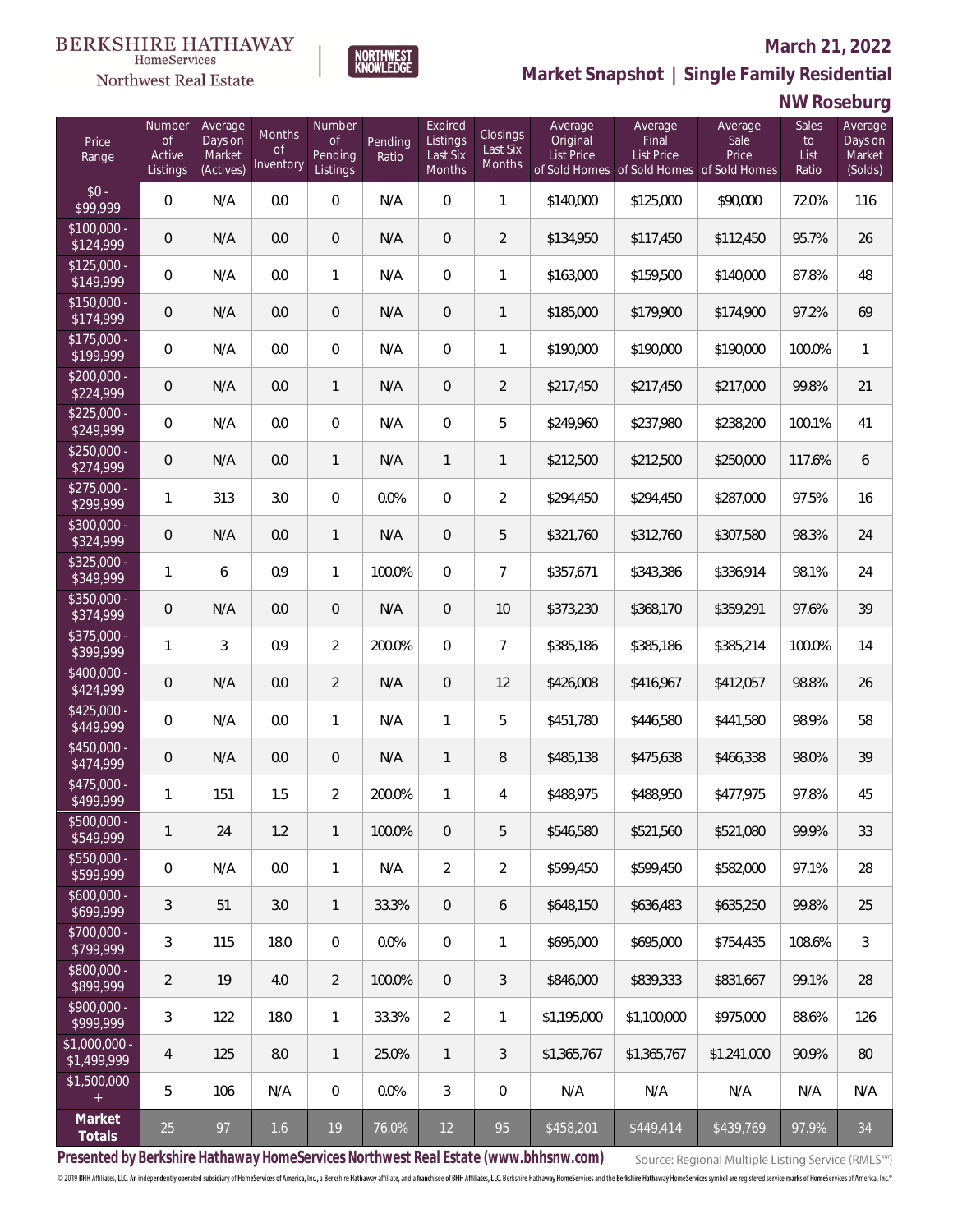### Northwest Real Estate

#### **March 21, 2022**



**SE Roseburg**

| Price<br>Range                    | Number<br><b>of</b><br>Active<br>Listings | Average<br>Days on<br>Market<br>(Actives) | Months<br><b>of</b><br>Inventory | Number<br><b>of</b><br>Pending<br>Listings | Pending<br>Ratio | Expired<br>Listings<br>Last Six<br>Months | Closings<br>Last Six<br><b>Months</b> | Average<br>Original<br><b>List Price</b> | Average<br>Final<br><b>List Price</b> | Average<br>Sale<br>Price<br>of Sold Homes of Sold Homes of Sold Homes | Sales<br>to<br>List<br>Ratio | Average<br>Days on<br>Market<br>(Solds) |
|-----------------------------------|-------------------------------------------|-------------------------------------------|----------------------------------|--------------------------------------------|------------------|-------------------------------------------|---------------------------------------|------------------------------------------|---------------------------------------|-----------------------------------------------------------------------|------------------------------|-----------------------------------------|
| $$0 -$<br>\$99,999                | $\mathbf{0}$                              | N/A                                       | N/A                              | 1                                          | N/A              | $\overline{0}$                            | $\boldsymbol{0}$                      | N/A                                      | N/A                                   | N/A                                                                   | N/A                          | N/A                                     |
| $\sqrt{$100,000}$ -<br>\$124,999  | $\mathbf 0$                               | N/A                                       | 0.0                              | $\overline{0}$                             | N/A              | $\mathbf{1}$                              | $\mathbf{1}$                          | \$169,000                                | \$149,900                             | \$120,000                                                             | 80.1%                        | 123                                     |
| $$125.000 -$<br>\$149,999         | $\mathbf{0}$                              | N/A                                       | 0.0                              | $\mathbf{1}$                               | N/A              | $\overline{0}$                            | 1                                     | \$134,000                                | \$134,000                             | \$134,000                                                             | 100.0%                       | $\mathbf{0}$                            |
| $$150.000 -$<br>$\sqrt{$174,999}$ | $\overline{0}$                            | N/A                                       | 0.0                              | $\mathbf{1}$                               | N/A              | $\overline{0}$                            | 3                                     | \$165,333                                | \$165,333                             | \$165,833                                                             | 100.3%                       | 4                                       |
| $$175,000 -$<br>\$199,999         | 1                                         | 286                                       | 3.0                              | $\overline{0}$                             | 0.0%             | $\overline{0}$                            | $\overline{2}$                        | \$212,500                                | \$212,500                             | \$190,000                                                             | 89.4%                        | 9                                       |
| \$200,000 -<br>\$224,999          | $\mathbf 0$                               | N/A                                       | 0.0                              | $\overline{2}$                             | N/A              | $\mathbf{1}$                              | $\overline{4}$                        | \$240,850                                | \$230,975                             | \$209,125                                                             | 90.5%                        | 107                                     |
| $$225,000 -$<br>\$249,999         | $\overline{0}$                            | N/A                                       | 0.0                              | 3                                          | N/A              | 1                                         | 5                                     | \$236,960                                | \$231,840                             | \$240,600                                                             | 103.8%                       | 42                                      |
| $$250,000 -$<br>\$274,999         | $\mathbf 0$                               | N/A                                       | 0.0                              | 3                                          | N/A              | $\overline{0}$                            | 3                                     | \$273,266                                | \$269,933                             | \$264,933                                                             | 98.1%                        | 9                                       |
| $$275,000 -$<br>\$299,999         | $\overline{0}$                            | N/A                                       | 0.0                              | 3                                          | N/A              | $\overline{2}$                            | 4                                     | \$280,950                                | \$280,950                             | \$282,975                                                             | 100.7%                       | 40                                      |
| \$300,000 -<br>\$324,999          | $\overline{0}$                            | N/A                                       | 0.0                              | $\overline{0}$                             | N/A              | $\overline{0}$                            | 5                                     | \$330,980                                | \$318,500                             | \$308,100                                                             | 96.7%                        | 77                                      |
| \$325,000 -<br>\$349,999          | $\overline{0}$                            | N/A                                       | 0.0                              | 1                                          | N/A              | $\overline{0}$                            | $\overline{2}$                        | \$332,400                                | \$332,400                             | \$333,750                                                             | 100.4%                       | 6                                       |
| \$350,000 -<br>\$374,999          | $\mathbf{1}$                              | 74                                        | 1.5                              | $\overline{0}$                             | 0.0%             | $\overline{0}$                            | 4                                     | \$368,925                                | \$365,175                             | \$361,975                                                             | 99.1%                        | 16                                      |
| \$375,000 -<br>\$399,999          | $\overline{0}$                            | N/A                                       | 0.0                              | $\overline{0}$                             | N/A              | $\overline{0}$                            | 5                                     | \$406,760                                | \$391,460                             | \$389,960                                                             | 99.6%                        | 70                                      |
| $$400,000 -$<br>\$424,999         | $\overline{0}$                            | N/A                                       | 0.0                              | $\overline{0}$                             | N/A              | 0                                         | 5                                     | \$427,580                                | \$417,480                             | \$413,500                                                             | 99.0%                        | 56                                      |
| $$425,000 -$<br>\$449,999         | 1                                         | 6                                         | 3.0                              | $\overline{0}$                             | 0.0%             | $\overline{0}$                            | $\overline{2}$                        | \$452,500                                | \$447,450                             | \$435,000                                                             | 97.2%                        | 47                                      |
| $$450,000 -$<br>\$474,999         | $\mathbf 0$                               | N/A                                       | 0.0                              | $\overline{0}$                             | N/A              | $\mathbf{1}$                              | $\overline{2}$                        | \$461,950                                | \$461,950                             | \$455,000                                                             | 98.5%                        | 13                                      |
| \$475,000 -<br>\$499,999          | 0                                         | N/A                                       | N/A                              | 0                                          | N/A              | 0                                         | 0                                     | N/A                                      | N/A                                   | N/A                                                                   | N/A                          | N/A                                     |
| $$500,000 -$<br>\$549,999         | $\mathbf 0$                               | N/A                                       | 0.0                              | $\mathbf 0$                                | N/A              | 0                                         | $\mathbf{1}$                          | \$499.900                                | \$499.900                             | \$500,000                                                             | 100.0%                       | 3                                       |
| \$550,000 -<br>\$599,999          | $\mathbf{1}$                              | 39                                        | 6.0                              | 0                                          | 0.0%             | $\mathbf 0$                               | $\mathbf{1}$                          | \$599,900                                | \$599,900                             | \$580,000                                                             | 96.7%                        | 153                                     |
| $$600,000 -$<br>\$699,999         | $\mathbf{1}$                              | 19                                        | 6.0                              | $\overline{0}$                             | 0.0%             | $\overline{0}$                            | $\mathbf{1}$                          | \$649,900                                | \$649,900                             | \$650,000                                                             | 100.0%                       | 23                                      |
| \$700,000 -<br>\$799,999          | 0                                         | N/A                                       | N/A                              | $\overline{0}$                             | N/A              | $\mathbf 0$                               | $\overline{0}$                        | N/A                                      | N/A                                   | N/A                                                                   | N/A                          | N/A                                     |
| \$800,000 -<br>\$899,999          | $\mathbf 0$                               | N/A                                       | N/A                              | $\overline{0}$                             | N/A              | $\overline{0}$                            | $\mathbf 0$                           | N/A                                      | N/A                                   | N/A                                                                   | N/A                          | N/A                                     |
| \$900,000 -<br>\$999,999          | 0                                         | N/A                                       | N/A                              | $\overline{0}$                             | N/A              | $\mathbf 0$                               | 0                                     | N/A                                      | N/A                                   | N/A                                                                   | N/A                          | N/A                                     |
| \$1,000,000<br>\$1,499,999        | $\mathbf 0$                               | N/A                                       | N/A                              | $\overline{0}$                             | N/A              | $\overline{0}$                            | 0                                     | N/A                                      | N/A                                   | N/A                                                                   | N/A                          | N/A                                     |
| \$1,500,000<br>$\pm$              | $\overline{0}$                            | N/A                                       | N/A                              | $\overline{0}$                             | N/A              | $\boldsymbol{0}$                          | $\overline{0}$                        | N/A                                      | N/A                                   | N/A                                                                   | N/A                          | N/A                                     |
| Market<br><b>Totals</b>           | 5                                         | 85                                        | 0.6                              | 15                                         | 300.0%           | $\mathbf{6}$                              | 51                                    | \$330,618                                | \$324,565                             | \$319,233                                                             | 98.4%                        | 46                                      |

NORTHWEST<br>KNOWLFDGF

**Presented by Berkshire Hathaway HomeServices Northwest Real Estate (www.bhhsnw.com)**

Source: Regional Multiple Listing Service (RMLS™)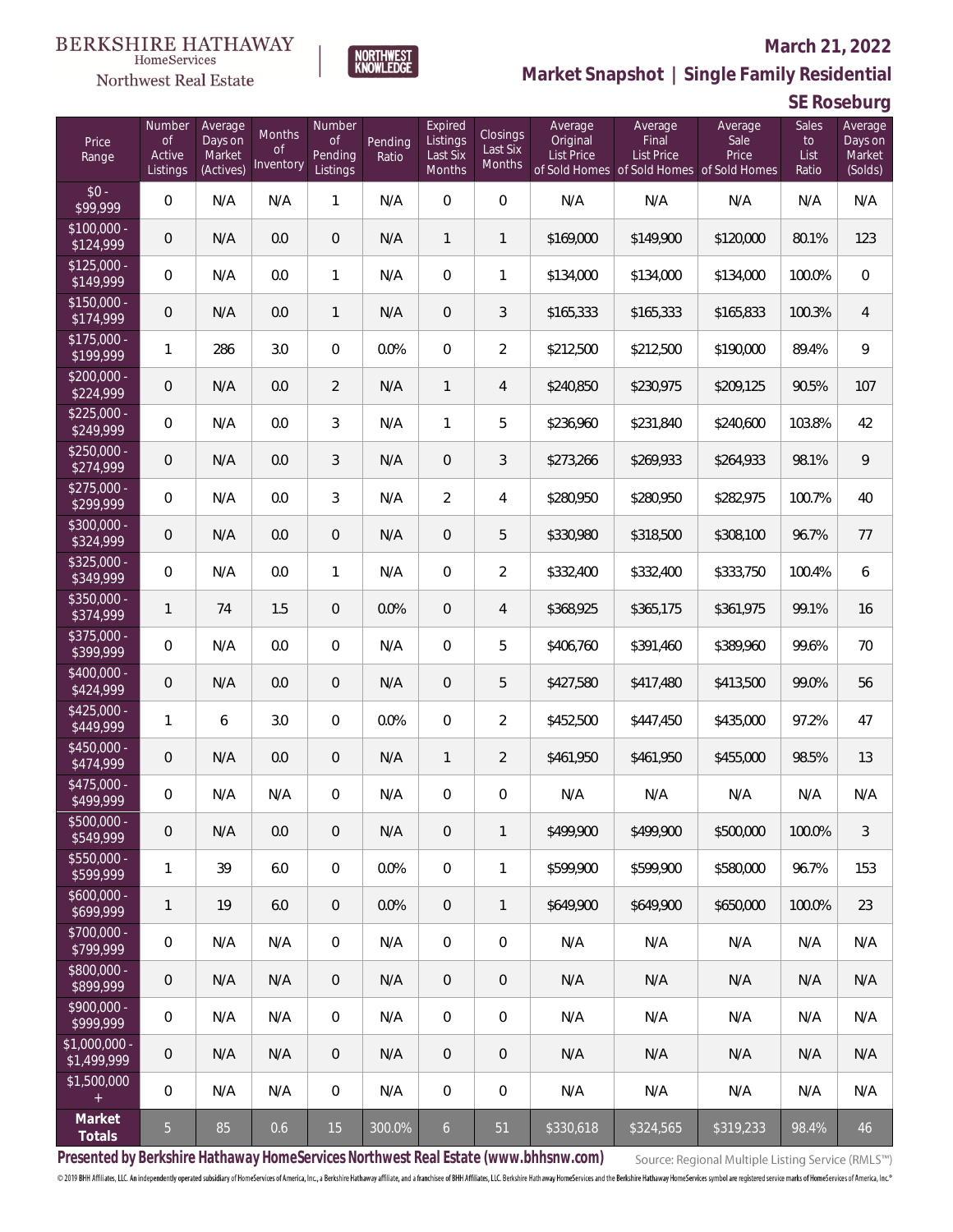### Northwest Real Estate

#### **March 21, 2022**

**Market Snapshot | Single Family Residential**

## **SW Roseburg**

| Price<br>Range               | Number<br><b>of</b><br>Active<br>Listings | Average<br>Days on<br>Market<br>(Actives) | <b>Months</b><br><b>of</b><br>Inventory | Number<br><b>of</b><br>Pending<br>Listings | Pending<br>Ratio | Expired<br>Listings<br>Last Six<br><b>Months</b> | Closings<br>Last Six<br><b>Months</b> | Average<br>Original<br>List Price | Average<br>Final<br><b>List Price</b><br>of Sold Homes of Sold Homes of Sold Homes | Average<br>Sale<br>Price | Sales<br>to<br>List<br>Ratio | Average<br>Days on<br>Market<br>(Solds) |
|------------------------------|-------------------------------------------|-------------------------------------------|-----------------------------------------|--------------------------------------------|------------------|--------------------------------------------------|---------------------------------------|-----------------------------------|------------------------------------------------------------------------------------|--------------------------|------------------------------|-----------------------------------------|
| $$0 -$<br>\$99,999           | 0                                         | N/A                                       | N/A                                     | 0                                          | N/A              | $\overline{0}$                                   | $\overline{0}$                        | N/A                               | N/A                                                                                | N/A                      | N/A                          | N/A                                     |
| $$100,000 -$<br>\$124,999    | 0                                         | N/A                                       | N/A                                     | $\overline{0}$                             | N/A              | $\overline{0}$                                   | $\mathbf 0$                           | N/A                               | N/A                                                                                | N/A                      | N/A                          | N/A                                     |
| $$125,000 -$<br>\$149,999    | 0                                         | N/A                                       | N/A                                     | $\overline{0}$                             | N/A              | $\overline{0}$                                   | 0                                     | N/A                               | N/A                                                                                | N/A                      | N/A                          | N/A                                     |
| $$150,000 -$<br>\$174,999    | 0                                         | N/A                                       | 0.0                                     | $\overline{0}$                             | N/A              | $\overline{0}$                                   | 1                                     | \$174,900                         | \$167,900                                                                          | \$165,000                | 98.3%                        | 74                                      |
| $$175,000 -$<br>\$199,999    | 0                                         | N/A                                       | 0.0                                     | $\overline{0}$                             | N/A              | 1                                                | 1                                     | \$199,000                         | \$199,000                                                                          | \$199,000                | 100.0%                       | 30                                      |
| $$200,000 -$<br>\$224,999    | 0                                         | N/A                                       | 0.0                                     | $\overline{0}$                             | N/A              | $\overline{0}$                                   | $\overline{2}$                        | \$212,500                         | \$212,500                                                                          | \$210,000                | 98.8%                        | 54                                      |
| $$225,000 -$<br>\$249,999    | $\overline{2}$                            | 12                                        | 1.5                                     | $\overline{0}$                             | 0.0%             | $\overline{0}$                                   | 8                                     | \$237,650                         | \$239,525                                                                          | \$237,738                | 99.3%                        | 26                                      |
| $$250,000 -$<br>\$274,999    | 0                                         | N/A                                       | 0.0                                     | 0                                          | N/A              | $\mathbf{1}$                                     | 9                                     | \$258,778                         | \$254,844                                                                          | \$259,111                | 101.7%                       | 61                                      |
| $$275,000 -$<br>\$299,999    | 0                                         | N/A                                       | 0.0                                     | $\overline{2}$                             | N/A              | $\overline{0}$                                   | 8                                     | \$302,325                         | \$292,350                                                                          | \$285,781                | 97.8%                        | 31                                      |
| $$300,000 -$<br>\$324,999    | $\mathbf{1}$                              | 203                                       | 1.0                                     | 3                                          | 300.0%           | $\overline{0}$                                   | 6                                     | \$317,583                         | \$317,583                                                                          | \$311,667                | 98.1%                        | 36                                      |
| $$325,000 -$<br>\$349,999    | 0                                         | N/A                                       | 0.0                                     | $\overline{4}$                             | N/A              | $\overline{0}$                                   | 5                                     | \$333,900                         | \$327,500                                                                          | \$331,220                | 101.1%                       | 26                                      |
| $$350,000 -$<br>\$374,999    | 1                                         | $\overline{4}$                            | 2.0                                     | $\mathbf{1}$                               | 100.0%           | $\mathbf{1}$                                     | 3                                     | \$363,300                         | \$361,300                                                                          | \$361,667                | 100.1%                       | 15                                      |
| $$375,000 -$<br>\$399,999    | 1                                         | 41                                        | 2.0                                     | 6                                          | 600.0%           | $\overline{0}$                                   | 3                                     | \$388,267                         | \$383,300                                                                          | \$383,000                | 99.9%                        | 41                                      |
| \$400,000 -<br>\$424,999     | 0                                         | N/A                                       | 0.0                                     | $\overline{2}$                             | N/A              | $\overline{0}$                                   | $\mathbf{1}$                          | \$400,000                         | \$400,000                                                                          | \$400,000                | 100.0%                       | 19                                      |
| $$425,000 -$<br>\$449,999    | 0                                         | N/A                                       | 0.0                                     | $\Omega$                                   | N/A              | $\Omega$                                         | 4                                     | \$449,700                         | \$447,200                                                                          | \$443,100                | 99.1%                        | 16                                      |
| $$450,000 -$<br>\$474,999    | 0                                         | N/A                                       | 0.0                                     | 3                                          | N/A              | $\overline{0}$                                   | 3                                     | \$450,000                         | \$461,333                                                                          | \$455,333                | 98.7%                        | 9                                       |
| $$475,000 -$<br>\$499,999    | 0                                         | N/A                                       | 0.0                                     | $\overline{2}$                             | N/A              | $\overline{0}$                                   | 1                                     | \$449,000                         | \$449,000                                                                          | \$477,500                | 106.3%                       | 5                                       |
| $500,000 -$<br>\$549,999     | 0                                         | N/A                                       | 0.0                                     | 0                                          | N/A              | 0                                                | 3                                     | \$515,667                         | \$507,667                                                                          | \$525,000                | 103.4%                       | 25                                      |
| \$550,000 -<br>\$599,999     | 0                                         | N/A                                       | 0.0                                     | 0                                          | N/A              | 0                                                | 4                                     | \$608,225                         | \$585,475                                                                          | \$580,100                | 99.1%                        | 44                                      |
| $$600,000 -$<br>\$699,999    | 3                                         | 23                                        | 3.0                                     | $\overline{2}$                             | 66.7%            | $\mathbf 0$                                      | 6                                     | \$668,100                         | \$650,117                                                                          | \$650,467                | 100.1%                       | 45                                      |
| \$700,000 -<br>\$799,999     | 0                                         | N/A                                       | 0.0                                     | 0                                          | N/A              | $\overline{2}$                                   | 3                                     | \$762,933                         | \$762,933                                                                          | \$752,467                | 98.6%                        | 16                                      |
| \$800,000 -<br>\$899,999     | 0                                         | N/A                                       | 0.0                                     | $\mathbf 0$                                | N/A              | $\mathbf 0$                                      | $\mathbf{1}$                          | \$979,000                         | \$899,000                                                                          | \$850,000                | 94.5%                        | 75                                      |
| \$900,000 -<br>\$999,999     | 1                                         | 60                                        | N/A                                     | 0                                          | 0.0%             | 0                                                | 0                                     | N/A                               | N/A                                                                                | N/A                      | N/A                          | N/A                                     |
| \$1,000,000 -<br>\$1,499,999 | 1                                         | 257                                       | 6.0                                     | $\overline{0}$                             | 0.0%             | $\overline{0}$                                   | 1                                     | \$1,300,000                       | \$1,350,000                                                                        | \$1,200,000              | 88.9%                        | 48                                      |
| \$1,500,000<br>$+$           | $\overline{2}$                            | 86                                        | N/A                                     | 0                                          | 0.0%             | $\overline{2}$                                   | 0                                     | N/A                               | N/A                                                                                | N/A                      | N/A                          | N/A                                     |
| Market<br>Totals             | $12 \overline{)}$                         | 69                                        | $1.0$                                   | 25                                         | 208.3%           | $\overline{7}$                                   | 73                                    | \$408,651                         | \$403,322                                                                          | \$399,805                | 99.1%                        | 35                                      |

NORTHWEST<br>KNOWLFDGF

**Presented by Berkshire Hathaway HomeServices Northwest Real Estate (www.bhhsnw.com)**

Source: Regional Multiple Listing Service (RMLS™)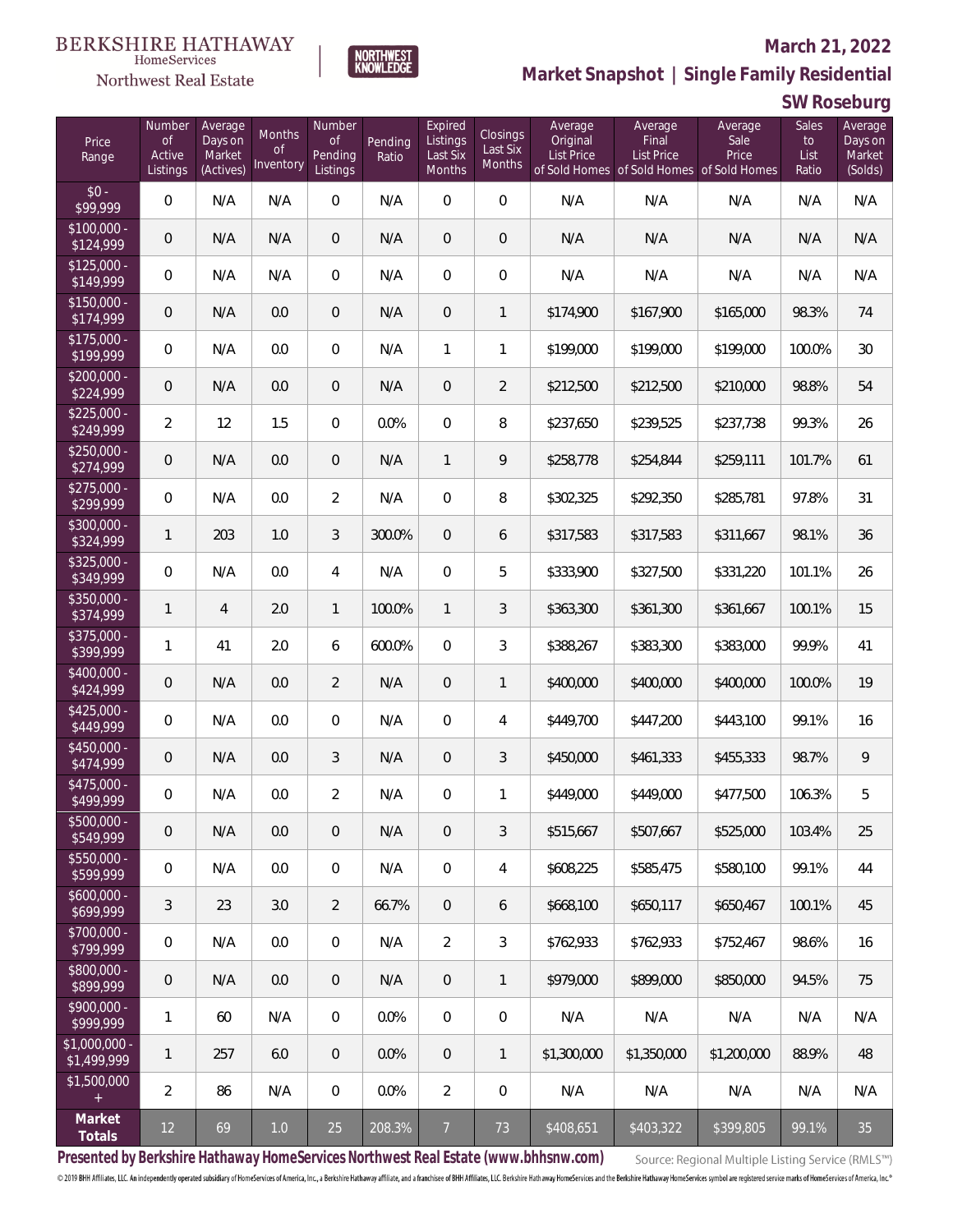# $\begin{array}{llll} \texttt{BERKSHIRE} \texttt{ HATHAWAY} \\ \texttt{\tiny HomeServices} \end{array}$



### **March 21, 2022**



| Price<br>Range                   | Number<br><b>of</b><br>Active<br>Listings | Average<br>Days on<br>Market<br>(Actives) | <b>Months</b><br><b>of</b><br>Inventory | Number<br>Οf<br>Pending<br>Listings | Pending<br>Ratio | Expired<br>Listings<br>Last Six<br>Months | Closings<br>Last Six<br><b>Months</b> | Average<br>Original<br><b>List Price</b> | Average<br>Final<br><b>List Price</b> | Average<br>Sale<br>Price<br>of Sold Homes of Sold Homes of Sold Homes | Sales<br>to<br>List<br>Ratio | Average<br>Days on<br>Market<br>(Solds) |
|----------------------------------|-------------------------------------------|-------------------------------------------|-----------------------------------------|-------------------------------------|------------------|-------------------------------------------|---------------------------------------|------------------------------------------|---------------------------------------|-----------------------------------------------------------------------|------------------------------|-----------------------------------------|
| $$0 -$<br>\$99,999               | 0                                         | N/A                                       | N/A                                     | 0                                   | N/A              | $\overline{0}$                            | $\overline{0}$                        | N/A                                      | N/A                                   | N/A                                                                   | N/A                          | N/A                                     |
| $\sqrt{$100,000}$ -<br>\$124,999 | $\mathbf 0$                               | N/A                                       | N/A                                     | $\overline{0}$                      | N/A              | $\overline{0}$                            | $\mathbf 0$                           | N/A                                      | N/A                                   | N/A                                                                   | N/A                          | N/A                                     |
| $$125.000 -$<br>\$149,999        | 0                                         | N/A                                       | N/A                                     | 0                                   | N/A              | $\overline{0}$                            | $\mathbf 0$                           | N/A                                      | N/A                                   | N/A                                                                   | N/A                          | N/A                                     |
| $$150.000 -$<br>\$174,999        | $\mathbf{1}$                              | 272                                       | N/A                                     | 0                                   | 0.0%             | $\overline{0}$                            | $\mathbf 0$                           | N/A                                      | N/A                                   | N/A                                                                   | N/A                          | N/A                                     |
| $$175,000 -$<br>\$199,999        | 0                                         | N/A                                       | 0.0                                     | 0                                   | N/A              | $\overline{0}$                            | 1                                     | \$200,000                                | \$200,000                             | \$192,000                                                             | 96.0%                        | $\overline{7}$                          |
| $$200,000 -$<br>\$224,999        | $\mathbf 0$                               | N/A                                       | 0.0                                     | 0                                   | N/A              | $\overline{0}$                            | 1                                     | \$224,000                                | \$224,000                             | \$210,000                                                             | 93.8%                        | 36                                      |
| $$225,000 -$<br>\$249,999        | 1                                         | 17                                        | 2.0                                     | $\overline{0}$                      | 0.0%             | $\overline{0}$                            | 3                                     | \$247,967                                | \$234,633                             | \$233,500                                                             | 99.5%                        | 9                                       |
| $$250,000 -$<br>\$274,999        | $\mathbf 0$                               | N/A                                       | 0.0                                     | $\overline{0}$                      | N/A              | $\overline{0}$                            | 1                                     | \$267,000                                | \$267,000                             | \$267,000                                                             | 100.0%                       | $\overline{0}$                          |
| $$275,000 -$<br>\$299,999        | 0                                         | N/A                                       | 0.0                                     | $\overline{0}$                      | N/A              | $\overline{0}$                            | 1                                     | \$269,900                                | \$269,900                             | \$275,000                                                             | 101.9%                       | 3                                       |
| \$300,000 -<br>\$324,999         | $\mathbf 0$                               | N/A                                       | 0.0                                     | $\overline{0}$                      | N/A              | 1                                         | $\overline{2}$                        | \$314,450                                | \$306,950                             | \$307,500                                                             | 100.2%                       | 15                                      |
| $$325,000 -$<br>\$349,999        | 0                                         | N/A                                       | 0.0                                     | $\overline{0}$                      | N/A              | $\overline{0}$                            | 2                                     | \$344,500                                | \$339,450                             | \$332,000                                                             | 97.8%                        | 34                                      |
| \$350,000 -<br>\$374,999         | $\mathbf 0$                               | N/A                                       | 0.0                                     | $\overline{0}$                      | N/A              | $\overline{0}$                            | $\mathbf{1}$                          | \$353,500                                | \$353,500                             | \$353,500                                                             | 100.0%                       | $\boldsymbol{0}$                        |
| $$375,000 -$<br>\$399,999        | 0                                         | N/A                                       | 0.0                                     | $\overline{0}$                      | N/A              | $\overline{0}$                            | 1                                     | \$374,900                                | \$374,900                             | \$375,900                                                             | 100.3%                       | $\overline{4}$                          |
| $$400,000 -$<br>\$424,999        | $\mathbf 0$                               | N/A                                       | 0.0                                     | $\mathbf 0$                         | N/A              | $\overline{0}$                            | 3                                     | \$422,333                                | \$417,667                             | \$408,333                                                             | 97.8%                        | 25                                      |
| $$425,000 -$<br>\$449,999        | 0                                         | N/A                                       | 0.0                                     | 0                                   | N/A              | $\overline{0}$                            | 1                                     | \$399,900                                | \$399,900                             | \$425,000                                                             | 106.3%                       | 3                                       |
| $$450,000 -$<br>\$474,999        | $\mathbf 0$                               | N/A                                       | 0.0                                     | $\mathbf 0$                         | N/A              | $\overline{0}$                            | $\overline{2}$                        | \$474,500                                | \$467,500                             | \$460,000                                                             | 98.4%                        | 36                                      |
| \$475,000 -<br>\$499.999         | $\mathbf 0$                               | N/A                                       | 0.0                                     | 0                                   | N/A              | $\overline{0}$                            | 2                                     | \$499,700                                | \$499,700                             | \$492,700                                                             | 98.6%                        | 6                                       |
| $$500,000 -$<br>\$549,999        | $\mathbf{1}$                              | 6                                         | 1.5                                     | 1                                   | 100.0%           | $\overline{0}$                            | 4                                     | \$512,750                                | \$512,750                             | \$512,875                                                             | 100.0%                       | 29                                      |
| $$550,000 -$<br>\$599,999        | 0                                         | N/A                                       | 0.0                                     | 0                                   | N/A              | $\mathbf 0$                               | 3                                     | \$526,633                                | \$548,000                             | \$566,667                                                             | 103.4%                       | 38                                      |
| $$600,000 -$<br>\$699,999        | $\mathsf{O}\xspace$                       | N/A                                       | 0.0                                     | $\mathbf 0$                         | N/A              | $\overline{0}$                            | 2                                     | \$699,450                                | \$699,450                             | \$679,200                                                             | 97.1%                        | 24                                      |
| \$700,000 -<br>\$799,999         | 1                                         | 176                                       | 2.0                                     | 0                                   | 0.0%             | $\boldsymbol{0}$                          | 3                                     | \$790,633                                | \$763,967                             | \$752,333                                                             | 98.5%                        | 55                                      |
| \$800,000 -<br>\$899,999         | $\mathbf{1}$                              | 3                                         | 6.0                                     | $\overline{0}$                      | 0.0%             | $\overline{0}$                            | 1                                     | \$800,000                                | \$800,000                             | \$815,000                                                             | 101.9%                       | $\overline{4}$                          |
| $$900,000 -$<br>\$999,999        | $\mathbf 0$                               | N/A                                       | N/A                                     | 0                                   | N/A              | $\mathbf 0$                               | $\mathbf 0$                           | N/A                                      | N/A                                   | N/A                                                                   | N/A                          | N/A                                     |
| \$1,000,000 -<br>\$1,499,999     | 0                                         | N/A                                       | 0.0                                     | 0                                   | N/A              | $\overline{0}$                            | 1                                     | \$1,300,000                              | \$1,300,000                           | \$1,220,000                                                           | 93.8%                        | 74                                      |
| \$1,500,000<br>$+$               | 3                                         | 42                                        | N/A                                     | 0                                   | 0.0%             | $\overline{2}$                            | $\mathbf 0$                           | N/A                                      | N/A                                   | N/A                                                                   | N/A                          | N/A                                     |
| Market<br>Totals                 | $\, 8$                                    | 75                                        | $1.4$                                   | $\mathbf{1}$                        | 12.5%            | $\overline{3}$                            | 35                                    | \$481,946                                | \$478,831                             | \$474,577                                                             | 99.1%                        | 24                                      |

NORTHWEST<br>KNOWLEDGE

**Presented by Berkshire Hathaway HomeServices Northwest Real Estate (www.bhhsnw.com)**

Source: Regional Multiple Listing Service (RMLS™)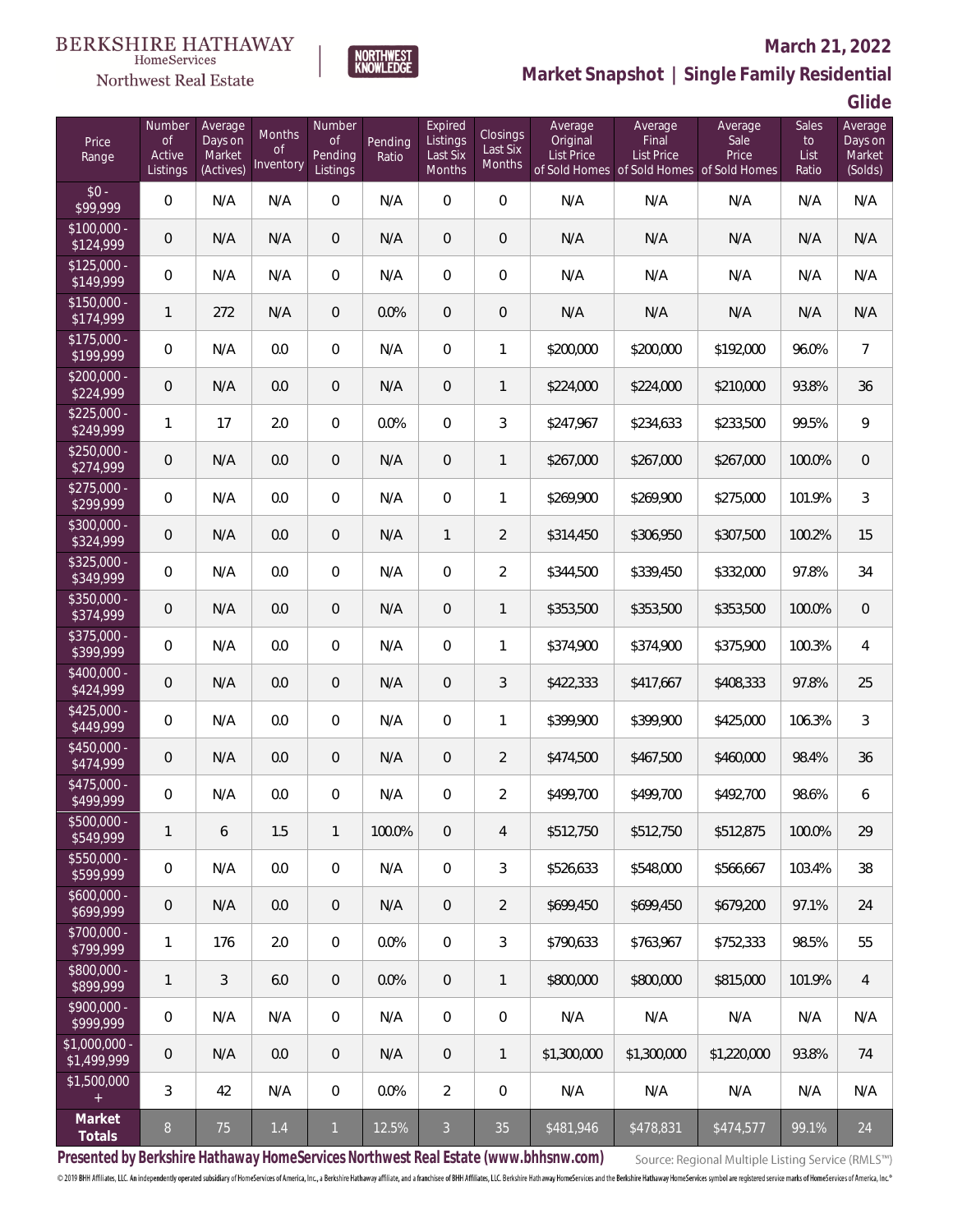

# NORTHWEST<br>KNOWLFDGF

#### **March 21, 2022**

**Market Snapshot | Single Family Residential**

**Sutherlin**

| Price<br>Range                | Number<br><b>of</b><br>Active<br>Listings | Average<br>Days on<br>Market<br>(Actives) | <b>Months</b><br><b>of</b><br>Inventory | Number<br><b>of</b><br>Pending<br>Listings | Pending<br>Ratio | Expired<br>Listings<br>Last Six<br>Months | Closings<br>Last Six<br><b>Months</b> | Average<br>Original<br>List Price | Average<br>Final<br>List Price | Average<br>Sale<br>Price<br>of Sold Homes of Sold Homes of Sold Homes | Sales<br>to<br>List<br>Ratio | Average<br>Days on<br>Market<br>(Solds) |
|-------------------------------|-------------------------------------------|-------------------------------------------|-----------------------------------------|--------------------------------------------|------------------|-------------------------------------------|---------------------------------------|-----------------------------------|--------------------------------|-----------------------------------------------------------------------|------------------------------|-----------------------------------------|
| $$0 -$<br>\$99,999            | $\overline{0}$                            | N/A                                       | 0.0                                     | $\overline{0}$                             | N/A              | $\overline{0}$                            | $\mathbf{1}$                          | \$100,000                         | \$100,000                      | \$85,000                                                              | 85.0%                        | 186                                     |
| $$100,000 -$<br>\$124,999     | $\overline{0}$                            | N/A                                       | 0.0                                     | $\overline{0}$                             | N/A              | $\overline{0}$                            | 3                                     | \$131,600                         | \$128,267                      | \$113,333                                                             | 88.4%                        | 76                                      |
| $$125,000 -$<br>\$149,999     | $\overline{0}$                            | N/A                                       | 0.0                                     | $\overline{0}$                             | N/A              | $\Omega$                                  | $\overline{a}$                        | \$170,000                         | \$170,000                      | \$132,500                                                             | 77.9%                        | 43                                      |
| $$150,000 -$<br>\$174,999     | $\overline{0}$                            | N/A                                       | 0.0                                     | $\mathbf{1}$                               | N/A              | 0                                         | 3                                     | \$167,966                         | \$167,966                      | \$157,667                                                             | 93.9%                        | 34                                      |
| $$175,000 -$<br>\$199,999     | $\mathbf{1}$                              | 158                                       | 2.0                                     | $\mathbf{1}$                               | 100.0%           | $\mathbf{1}$                              | 3                                     | \$206,300                         | \$189,333                      | \$185,550                                                             | 98.0%                        | 62                                      |
| $$200,000 -$<br>\$224,999     | $\overline{0}$                            | N/A                                       | 0.0                                     | $\overline{0}$                             | N/A              | 0                                         | 5                                     | \$219,098                         | \$215,100                      | \$211,800                                                             | 98.5%                        | 8                                       |
| $$225,000 -$<br>\$249,999     | $\overline{2}$                            | 86                                        | 2.4                                     | $\mathbf{1}$                               | 50.0%            | $\overline{0}$                            | 5                                     | \$242,780                         | \$235,780                      | \$237,780                                                             | 100.8%                       | 49                                      |
| $$250,000 -$<br>\$274,999     | $\overline{0}$                            | N/A                                       | 0.0                                     | $\mathbf{1}$                               | N/A              | $\overline{0}$                            | 8                                     | \$262,800                         | \$262,175                      | \$260,750                                                             | 99.5%                        | 14                                      |
| $$275,000 -$<br>\$299,999     | $\overline{2}$                            | 31                                        | 3.0                                     | 3                                          | 150.0%           | $\mathbf{1}$                              | 4                                     | \$293,700                         | \$289,950                      | \$283,975                                                             | 97.9%                        | 8                                       |
| $$300,000 -$<br>\$324,999     | $\mathbf 0$                               | N/A                                       | 0.0                                     | $\overline{2}$                             | N/A              | $\overline{0}$                            | 15                                    | \$313,207                         | \$311,600                      | \$314,090                                                             | 100.8%                       | 20                                      |
| $$325,000 -$<br>\$349,999     | $\mathbf{1}$                              | 40                                        | 0.5                                     | 3                                          | 300.0%           | $\Omega$                                  | 12                                    | \$334,108                         | \$333,275                      | \$335,200                                                             | 100.6%                       | 17                                      |
| $$350,000 -$<br>\$374,999     | $\mathbf{1}$                              | $\overline{4}$                            | 0.7                                     | $\overline{4}$                             | 400.0%           | $\mathbf{1}$                              | 9                                     | \$366,522                         | \$362,078                      | \$360,611                                                             | 99.6%                        | 27                                      |
| $$375,000 -$<br>\$399,999     | $\mathbf{1}$                              | 5                                         | 0.9                                     | $\mathbf{1}$                               | 100.0%           | 1                                         | $\overline{7}$                        | \$389,686                         | \$383,243                      | \$387,686                                                             | 101.2%                       | 21                                      |
| $$400,000 -$<br>\$424,999     | $\mathbf{1}$                              | 5                                         | 1.2                                     | 3                                          | 300.0%           | $\overline{0}$                            | 5                                     | \$445,580                         | \$427,480                      | \$416,380                                                             | 97.4%                        | 43                                      |
| $$425,000 -$<br>\$449,999     | 1                                         | 6                                         | 1.2                                     | $\overline{2}$                             | 200.0%           | $\Omega$                                  | 5                                     | \$462,700                         | \$452,560                      | \$440,100                                                             | 97.2%                        | 39                                      |
| \$450,000 -<br>\$474,999      | $\overline{0}$                            | N/A                                       | 0.0                                     | 5                                          | N/A              | $\overline{0}$                            | 5                                     | \$451,260                         | \$451,260                      | \$458,980                                                             | 101.7%                       | 18                                      |
| \$475,000 -<br>\$499,999      | $\mathbf 0$                               | N/A                                       | 0.0                                     | $\overline{2}$                             | N/A              | $\overline{0}$                            | 4                                     | \$478,725                         | \$476,225                      | \$479,069                                                             | 100.6%                       | 19                                      |
| \$500,000 -<br>\$549,999      | 1                                         | $\overline{2}$                            | 1.5                                     | 0                                          | 0.0%             | $\mathsf{O}\xspace$                       | $\overline{4}$                        | \$516,000                         | \$524,750                      | \$521,250                                                             | 99.3%                        | 32                                      |
| $$550,000 -$<br>\$599,999     | 1                                         | 3                                         | 1.5                                     | $\mathbf{1}$                               | 100.0%           | $\mathbb O$                               | 4                                     | \$577,225                         | \$572,225                      | \$572,500                                                             | 100.0%                       | 19                                      |
| $$600,000 -$<br>\$699,999     | $\boldsymbol{0}$                          | N/A                                       | 0.0                                     | $\overline{4}$                             | N/A              | $\overline{0}$                            | 3                                     | \$643,000                         | \$643,000                      | \$615,000                                                             | 95.6%                        | 57                                      |
| \$700,000 -<br>\$799,999      | $\overline{0}$                            | N/A                                       | 0.0                                     | $\overline{0}$                             | N/A              | $\mathbf{1}$                              | 3                                     | \$716,333                         | \$713,000                      | \$730,000                                                             | 102.4%                       | 24                                      |
| \$800,000 -<br>\$899,999      | 0                                         | N/A                                       | N/A                                     | $\overline{0}$                             | N/A              | $\overline{0}$                            | $\mathbf 0$                           | N/A                               | N/A                            | N/A                                                                   | N/A                          | N/A                                     |
| \$900,000 -<br>\$999,999      | 0                                         | N/A                                       | 0.0                                     | $\overline{0}$                             | N/A              | $\overline{0}$                            | 1                                     | \$950,000                         | \$950,000                      | \$950,000                                                             | 100.0%                       | 14                                      |
| $$1,000,000$ -<br>\$1,499,999 | $\mathbf{1}$                              | 38                                        | 1.5                                     | $\overline{0}$                             | 0.0%             | $\mathbf 0$                               | $\overline{4}$                        | \$1,500,750                       | \$1,242,500                    | \$1,198,750                                                           | 96.5%                        | 190                                     |
| \$1,500,000<br>$+$            | $\mathbf{1}$                              | 272                                       | N/A                                     | $\overline{0}$                             | 0.0%             | $\mathbf 0$                               | 0                                     | N/A                               | N/A                            | N/A                                                                   | N/A                          | N/A                                     |
| Market<br>Totals              | $14$                                      | 55                                        | 0.7                                     | $34\,$                                     | 242.9%           | 5 <sub>1</sub>                            | 115                                   | \$403,431                         | \$390,959                      | \$387,227                                                             | 99.0%                        | 34                                      |

**Presented by Berkshire Hathaway HomeServices Northwest Real Estate (www.bhhsnw.com)**

Source: Regional Multiple Listing Service (RMLS™)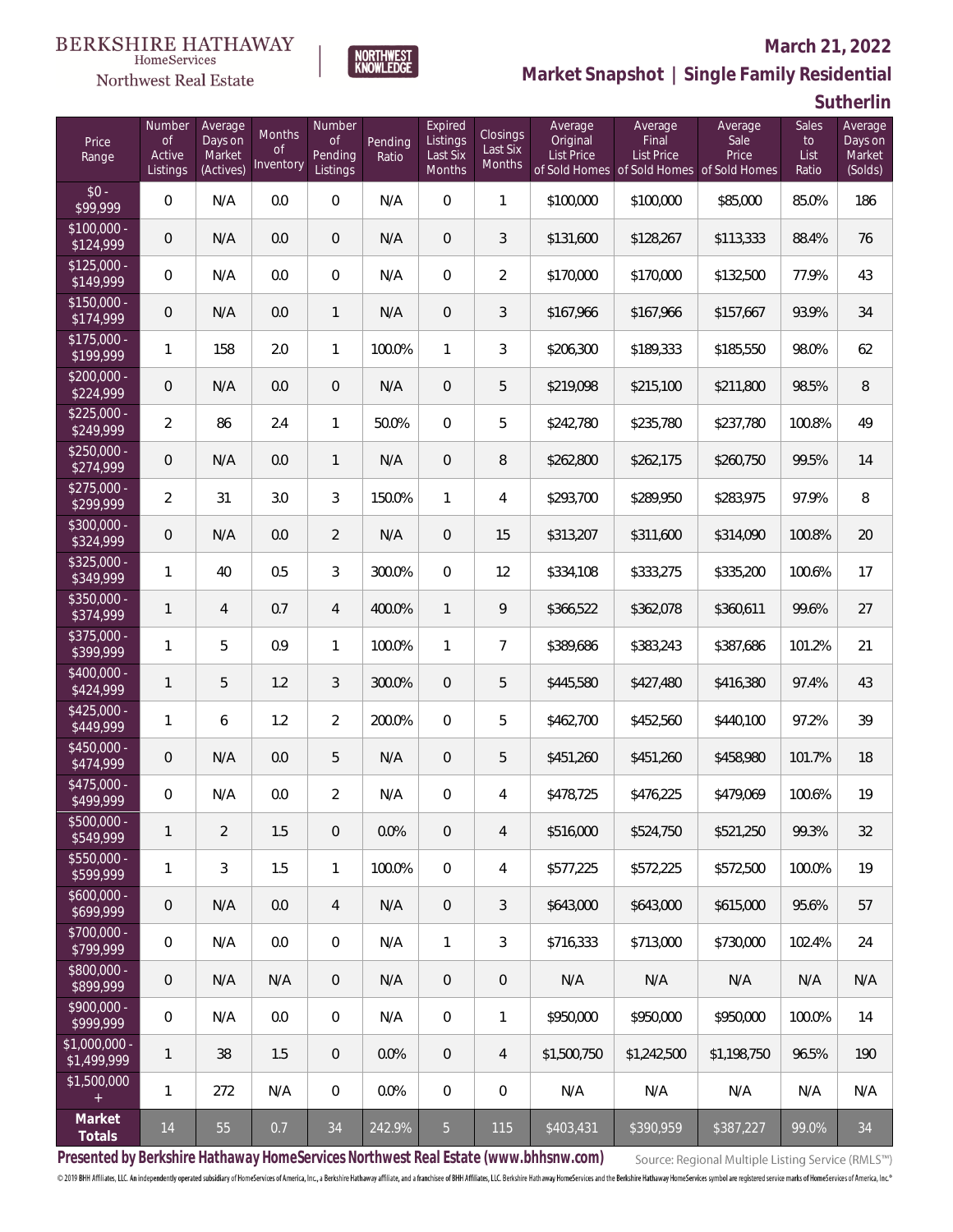### Northwest Real Estate

### **March 21, 2022**



# **Market Snapshot | Single Family Residential**

**Winston**

| Price<br>Range                   | Number<br><b>of</b><br>Active<br>Listings | Average<br>Days on<br>Market<br>(Actives) | <b>Months</b><br><b>of</b><br>Inventory | Number<br><b>of</b><br>Pending<br>Listings | Pending<br>Ratio | Expired<br>Listings<br>Last Six<br>Months | Closings<br>Last Six<br>Months | Average<br>Original<br><b>List Price</b> | Average<br>Final<br><b>List Price</b><br>of Sold Homes of Sold Homes of Sold Homes | Average<br>Sale<br>Price | <b>Sales</b><br>to<br>List<br>Ratio | Average<br>Days on<br>Market<br>(Solds) |
|----------------------------------|-------------------------------------------|-------------------------------------------|-----------------------------------------|--------------------------------------------|------------------|-------------------------------------------|--------------------------------|------------------------------------------|------------------------------------------------------------------------------------|--------------------------|-------------------------------------|-----------------------------------------|
| $$0 -$<br>\$99,999               | 0                                         | N/A                                       | 0.0                                     | $\Omega$                                   | N/A              | $\Omega$                                  | 3                              | \$79,245                                 | \$75,458                                                                           | \$73,458                 | 97.3%                               | 86                                      |
| $$100,000 -$<br>\$124,999        | 0                                         | N/A                                       | N/A                                     | $\mathbf{1}$                               | N/A              | $\Omega$                                  | $\overline{0}$                 | N/A                                      | N/A                                                                                | N/A                      | N/A                                 | N/A                                     |
| $$125,000 -$<br>\$149,999        | 1                                         | 88                                        | 3.0                                     | $\overline{2}$                             | 200.0%           | $\Omega$                                  | $\overline{2}$                 | \$132,450                                | \$129,950                                                                          | \$127,750                | 98.3%                               | 52                                      |
| $\sqrt{$150,000}$ -<br>\$174,999 | 0                                         | N/A                                       | 0.0                                     | $\overline{0}$                             | N/A              | $\overline{0}$                            | $\overline{2}$                 | \$153,500                                | \$153,500                                                                          | \$157,000                | 102.3%                              | $\overline{7}$                          |
| $$175,000 -$<br>\$199,999        | 0                                         | N/A                                       | 0.0                                     | $\mathbf{1}$                               | N/A              | $\overline{0}$                            | $\overline{2}$                 | \$192,000                                | \$192,000                                                                          | \$192,500                | 100.3%                              | 6                                       |
| $$200,000 -$<br>\$224,999        | 0                                         | N/A                                       | 0.0                                     | $\mathbf{1}$                               | N/A              | $\mathbf{1}$                              | $\overline{2}$                 | \$227,450                                | \$227,450                                                                          | \$217,650                | 95.7%                               | 13                                      |
| $$225,000 -$<br>\$249,999        | $\overline{2}$                            | 336                                       | 1.0                                     | $\overline{2}$                             | 100.0%           | $\Omega$                                  | 12                             | \$234,400                                | \$233,158                                                                          | \$238,521                | 102.3%                              | 14                                      |
| $$250,000 -$<br>\$274,999        | $\mathbf{1}$                              | 3                                         | 1.2                                     | $\overline{2}$                             | 200.0%           | $\mathbf{1}$                              | 5                              | \$253,980                                | \$259,980                                                                          | \$266,100                | 102.4%                              | 16                                      |
| $$275,000 -$<br>\$299,999        | $\overline{2}$                            | 83                                        | 0.9                                     | $\overline{2}$                             | 100.0%           | $\overline{0}$                            | 13                             | \$294,423                                | \$289,808                                                                          | \$288,254                | 99.5%                               | 24                                      |
| $$300,000 -$<br>\$324,999        | 0                                         | N/A                                       | 0.0                                     | $\overline{2}$                             | N/A              | $\overline{0}$                            | $\overline{7}$                 | \$323,114                                | \$314,671                                                                          | \$314,471                | 99.9%                               | 38                                      |
| $$325,000 -$<br>\$349,999        | $\overline{2}$                            | 29                                        | 0.6                                     | 1                                          | 50.0%            | $\overline{0}$                            | 19                             | \$340,216                                | \$339,421                                                                          | \$337,911                | 99.6%                               | 27                                      |
| $$350,000 -$<br>\$374,999        | 0                                         | N/A                                       | 0.0                                     | 6                                          | N/A              | $\overline{0}$                            | 10                             | \$357,180                                | \$355,680                                                                          | \$358,450                | 100.8%                              | 25                                      |
| $$375,000 -$<br>\$399,999        | 0                                         | N/A                                       | 0.0                                     | $\Omega$                                   | N/A              | $\Omega$                                  | 5                              | \$408,960                                | \$400,960                                                                          | \$386,460                | 96.4%                               | 52                                      |
| $$400,000 -$<br>\$424,999        | 0                                         | N/A                                       | 0.0                                     | $\overline{0}$                             | N/A              | $\mathbf{1}$                              | $\overline{2}$                 | \$437,000                                | \$427,000                                                                          | \$419,000                | 98.1%                               | 30                                      |
| $$425,000 -$<br>\$449,999        | 0                                         | N/A                                       | 0.0                                     | 1                                          | N/A              | $\overline{0}$                            | 3                              | \$474,933                                | \$439,600                                                                          | \$438,333                | 99.7%                               | 62                                      |
| $$450,000 -$<br>\$474,999        | $\mathbf{1}$                              | 5                                         | 2.0                                     | $\overline{2}$                             | 200.0%           | $\overline{0}$                            | 3                              | \$461,267                                | \$461,267                                                                          | \$459,300                | 99.6%                               | 34                                      |
| $$475,000 -$<br>\$499,999        | 0                                         | N/A                                       | N/A                                     | 1                                          | N/A              | $\overline{0}$                            | $\overline{0}$                 | N/A                                      | N/A                                                                                | N/A                      | N/A                                 | N/A                                     |
| \$500,000 -<br>\$549,999         | $\boldsymbol{0}$                          | N/A                                       | 0.0                                     | $\mathbf{1}$                               | N/A              | 0                                         | $\mathbf{1}$                   | \$525,000                                | \$525,000                                                                          | \$530,000                | 101.0%                              | 11                                      |
| $$550,000 -$<br>\$599,999        | 1                                         | 185                                       | N/A                                     | $\mathbf 0$                                | 0.0%             | $\mathbb O$                               | $\,0\,$                        | N/A                                      | N/A                                                                                | N/A                      | N/A                                 | N/A                                     |
| $$600,000 -$<br>\$699,999        | $\boldsymbol{0}$                          | N/A                                       | N/A                                     | $\mathbf{1}$                               | N/A              | $\mathbf{1}$                              | 0                              | N/A                                      | N/A                                                                                | N/A                      | N/A                                 | N/A                                     |
| $$700,000 -$<br>\$799,999        | $\boldsymbol{0}$                          | N/A                                       | 0.0                                     | $\mathbf 0$                                | N/A              | $\mathbf 0$                               | $\mathbf{1}$                   | \$750,000                                | \$719,000                                                                          | \$716,900                | 99.7%                               | 51                                      |
| \$800,000 -<br>\$899,999         | $\mathbf{1}$                              | 270                                       | $6.0\,$                                 | $\overline{0}$                             | 0.0%             | $\mathbf{0}$                              | $\mathbf{1}$                   | \$850,000                                | \$850,000                                                                          | \$860,000                | 101.2%                              | 16                                      |
| $$900,000 -$<br>\$999,999        | $\boldsymbol{0}$                          | N/A                                       | N/A                                     | $\overline{0}$                             | N/A              | $\mathbf{1}$                              | $\,0\,$                        | N/A                                      | N/A                                                                                | N/A                      | N/A                                 | N/A                                     |
| \$1,000,000 -<br>\$1,499,999     | $\overline{2}$                            | 929                                       | 6.0                                     | 3                                          | 150.0%           | $\mathbf{0}$                              | $\overline{2}$                 | \$1,400,000                              | \$1,322,500                                                                        | \$1,247,500              | 94.3%                               | 56                                      |
| \$1,500,000<br>$\pm$             | 3                                         | 185                                       | N/A                                     | $\overline{0}$                             | 0.0%             | $\mathbf 0$                               | $\,0\,$                        | N/A                                      | N/A                                                                                | N/A                      | N/A                                 | N/A                                     |
| Market<br>Totals                 | 16                                        | 241                                       | $1.0\,$                                 | $29\,$                                     | 181.3%           | 5 <sub>1</sub>                            | 95                             | \$342,198                                | \$336,909                                                                          | \$334,962                | 99.4%                               | 29                                      |

**Presented by Berkshire Hathaway HomeServices Northwest Real Estate (www.bhhsnw.com)**

Source: Regional Multiple Listing Service (RMLS™)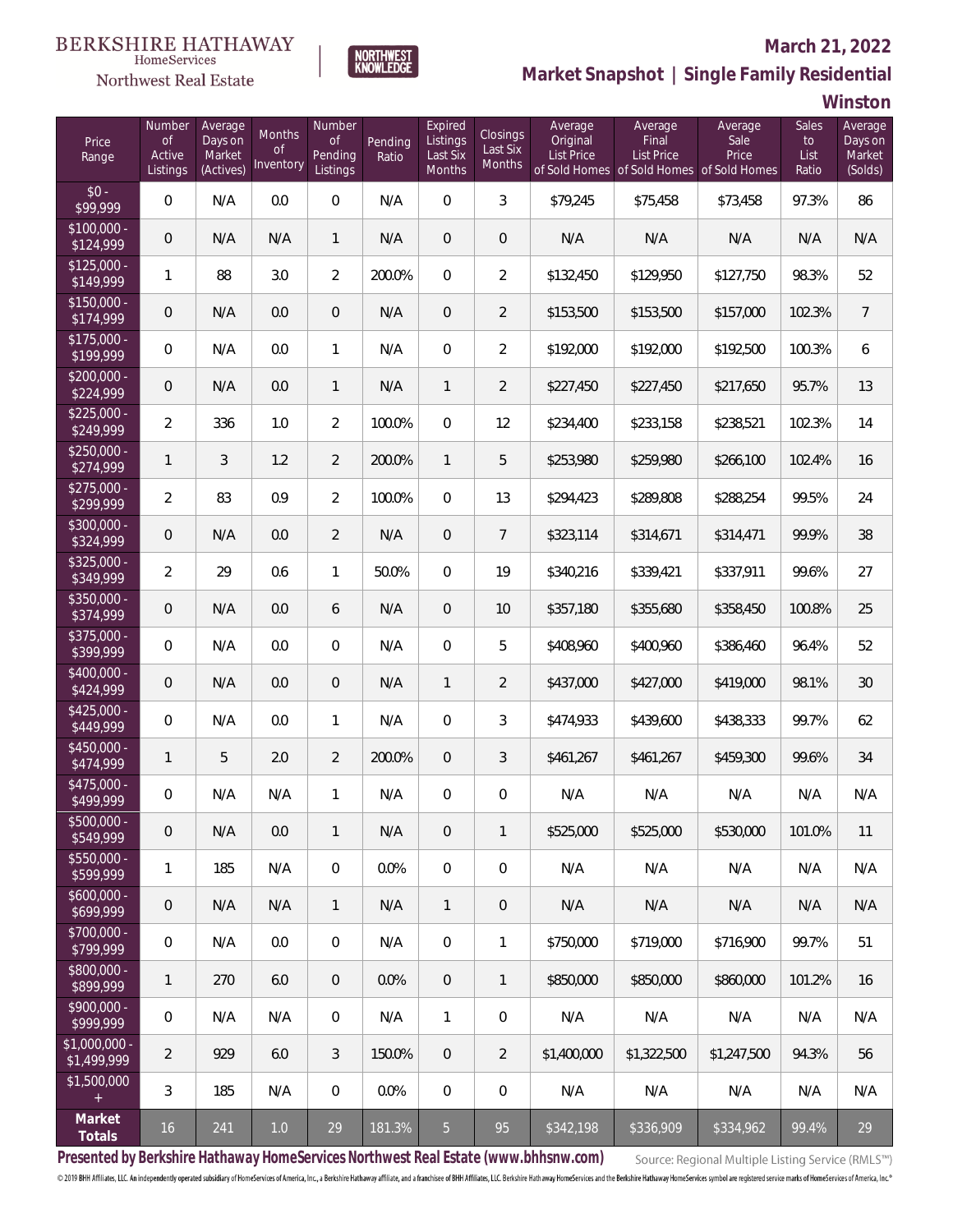# $\begin{array}{llll} \texttt{BERKSHIRE} \texttt{ HATHAWAY} \\ \texttt{\tiny HomeServices} \end{array}$

### Northwest Real Estate

#### **March 21, 2022**



# **Market Snapshot | Single Family Residential**

**Myrtle Creek**

| Price<br>Range               | Number<br><b>of</b><br>Active<br>Listings | Average<br>Days on<br>Market<br>(Actives) | <b>Months</b><br>0f<br>Inventory | Number<br><b>of</b><br>Pending<br>Listings | Pending<br>Ratio | Expired<br>Listings<br>Last Six<br>Months | Closings<br>Last Six<br>Months | Average<br>Original<br>List Price | Average<br>Final<br>List Price<br>of Sold Homes of Sold Homes of Sold Homes | Average<br>Sale<br>Price | Sales<br>to<br>List<br>Ratio | Average<br>Days on<br>Market<br>(Solds) |
|------------------------------|-------------------------------------------|-------------------------------------------|----------------------------------|--------------------------------------------|------------------|-------------------------------------------|--------------------------------|-----------------------------------|-----------------------------------------------------------------------------|--------------------------|------------------------------|-----------------------------------------|
| $$0 -$<br>\$99,999           | 0                                         | N/A                                       | 0.0                              | 0                                          | N/A              | $\overline{0}$                            | 5                              | \$100,260                         | \$85,860                                                                    | \$81,000                 | 94.3%                        | 87                                      |
| $$100,000 -$<br>\$124,999    | 1                                         | 124                                       | 0.8                              | $\overline{0}$                             | 0.0%             | $\mathbf{1}$                              | 8                              | \$136,938                         | \$134,000                                                                   | \$116,525                | 87.0%                        | 50                                      |
| $$125,000 -$<br>\$149,999    | 3                                         | 14                                        | 4.5                              | 1                                          | 33.3%            | $\overline{2}$                            | 4                              | \$143,725                         | \$136,200                                                                   | \$132,375                | 97.2%                        | 55                                      |
| $$150,000 -$<br>\$174,999    | $\mathbf{1}$                              | 191                                       | 1.2                              | $\overline{2}$                             | 200.0%           | $\mathbf{1}$                              | 5                              | \$204,380                         | \$181,580                                                                   | \$163,000                | 89.8%                        | 42                                      |
| $$175,000 -$<br>\$199,999    | $\overline{2}$                            | 11                                        | 0.8                              | 6                                          | 300.0%           | $\overline{2}$                            | 15                             | \$208,540                         | \$195,373                                                                   | \$188,087                | 96.3%                        | 63                                      |
| $$200,000 -$<br>\$224,999    | $\mathbf{1}$                              | 187                                       | 0.7                              | $\overline{4}$                             | 400.0%           | $\overline{2}$                            | 9                              | \$213,644                         | \$213,367                                                                   | \$208,500                | 97.7%                        | 27                                      |
| $$225,000 -$<br>\$249,999    | 3                                         | 125                                       | 1.1                              | 5                                          | 166.7%           | $\overline{2}$                            | 16                             | \$244,413                         | \$240,538                                                                   | \$237,913                | 98.9%                        | 23                                      |
| $$250,000 -$<br>\$274,999    | $\mathbf{1}$                              | $\overline{4}$                            | 0.5                              | $\overline{4}$                             | 400.0%           | $\mathbf{1}$                              | 12                             | \$282,700                         | \$270,233                                                                   | \$261,688                | 96.8%                        | 58                                      |
| $$275,000 -$<br>\$299,999    | 3                                         | 82                                        | 1.5                              | 4                                          | 133.3%           | $\overline{2}$                            | 12                             | \$295,401                         | \$290,235                                                                   | \$285,333                | 98.3%                        | 41                                      |
| $$300,000 -$<br>\$324,999    | $\mathbf{1}$                              | 5                                         | 0.5                              | $\overline{2}$                             | 200.0%           | $\overline{0}$                            | 11                             | \$317,091                         | \$310,264                                                                   | \$311,427                | 100.4%                       | 44                                      |
| $$325,000 -$<br>\$349,999    | 1                                         | 210                                       | 0.9                              | 1                                          | 100.0%           | 1                                         | $\overline{7}$                 | \$341,986                         | \$334,128                                                                   | \$329,986                | 98.8%                        | 24                                      |
| $$350,000 -$<br>\$374,999    | 3                                         | 33                                        | 2.3                              | $\overline{2}$                             | 66.7%            | $\overline{2}$                            | 8                              | \$367,725                         | \$363,975                                                                   | \$362,000                | 99.5%                        | 54                                      |
| $$375,000 -$<br>\$399,999    | 3                                         | 178                                       | 1.6                              | $\overline{0}$                             | 0.0%             | $\overline{0}$                            | 11                             | \$399,400                         | \$391,573                                                                   | \$388,582                | 99.2%                        | 45                                      |
| $$400,000 -$<br>\$424,999    | $\mathbf{1}$                              | 56                                        | 2.0                              | 3                                          | 300.0%           | $\overline{0}$                            | 3                              | \$420,000                         | \$415,000                                                                   | \$410,000                | 98.8%                        | 84                                      |
| $$425,000 -$<br>\$449,999    | 1                                         | 20                                        | 1.2                              | 1                                          | 100.0%           | $\overline{2}$                            | 5                              | \$453,400                         | \$447,400                                                                   | \$432,400                | 96.6%                        | 62                                      |
| $$450,000 -$<br>\$474,999    | $\overline{2}$                            | 88                                        | 12.0                             | $\mathbf 0$                                | 0.0%             | $\mathbf{1}$                              | 1                              | \$475,000                         | \$475,000                                                                   | \$470,000                | 98.9%                        | $\overline{4}$                          |
| $$475,000 -$<br>\$499,999    | 0                                         | N/A                                       | 0.0                              | 1                                          | N/A              | $\overline{0}$                            | 1                              | \$550,000                         | \$500,000                                                                   | \$475,000                | 95.0%                        | 53                                      |
| \$500,000 -<br>\$549,999     | $\mathbf{1}$                              | 38                                        | N/A                              | 0                                          | 0.0%             | 1                                         | 0                              | N/A                               | N/A                                                                         | N/A                      | N/A                          | N/A                                     |
| \$550,000 -<br>\$599,999     | 1                                         | 19                                        | N/A                              | $\overline{2}$                             | 200.0%           | $\overline{0}$                            | $\mathbf 0$                    | N/A                               | N/A                                                                         | N/A                      | N/A                          | N/A                                     |
| $$600,000 -$<br>\$699,999    | 1                                         | 41                                        | 2.0                              | $\mathbf{1}$                               | 100.0%           | $\sqrt{0}$                                | 3                              | \$708,333                         | \$658,333                                                                   | \$626,667                | 95.2%                        | 112                                     |
| \$700,000 -<br>\$799,999     | 3                                         | 313                                       | N/A                              | 0                                          | 0.0%             | $\mathbf{1}$                              | 0                              | N/A                               | N/A                                                                         | N/A                      | N/A                          | N/A                                     |
| \$800,000 -<br>\$899,999     | $\mathbf{1}$                              | 26                                        | N/A                              | $\mathbf 0$                                | 0.0%             | $\mathbf 0$                               | 0                              | N/A                               | N/A                                                                         | N/A                      | N/A                          | N/A                                     |
| \$900,000 -<br>\$999,999     | 1                                         | 354                                       | N/A                              | 0                                          | 0.0%             | $\boldsymbol{0}$                          | $\mathbf 0$                    | N/A                               | N/A                                                                         | N/A                      | N/A                          | N/A                                     |
| \$1,000,000 -<br>\$1,499,999 | $\mathbf{1}$                              | 70                                        | 3.0                              | $\mathbf{1}$                               | 100.0%           | $\mathbf 0$                               | $\overline{2}$                 | \$1,650,000                       | \$1,375,000                                                                 | \$1,330,000              | 96.7%                        | 351                                     |
| \$1,500,000<br>$\pm$         | 0                                         | N/A                                       | N/A                              | 0                                          | N/A              | $\mathbf 0$                               | 0                              | N/A                               | N/A                                                                         | N/A                      | N/A                          | N/A                                     |
| Market<br>Totals             | $36\,$                                    | 105                                       | $1.6\,$                          | $40\,$                                     | 111.1%           | 21                                        | 138                            | \$306,423                         | \$293,710                                                                   | \$286,474                | 97.5%                        | 52                                      |

**Presented by Berkshire Hathaway HomeServices Northwest Real Estate (www.bhhsnw.com)**

Source: Regional Multiple Listing Service (RMLS™)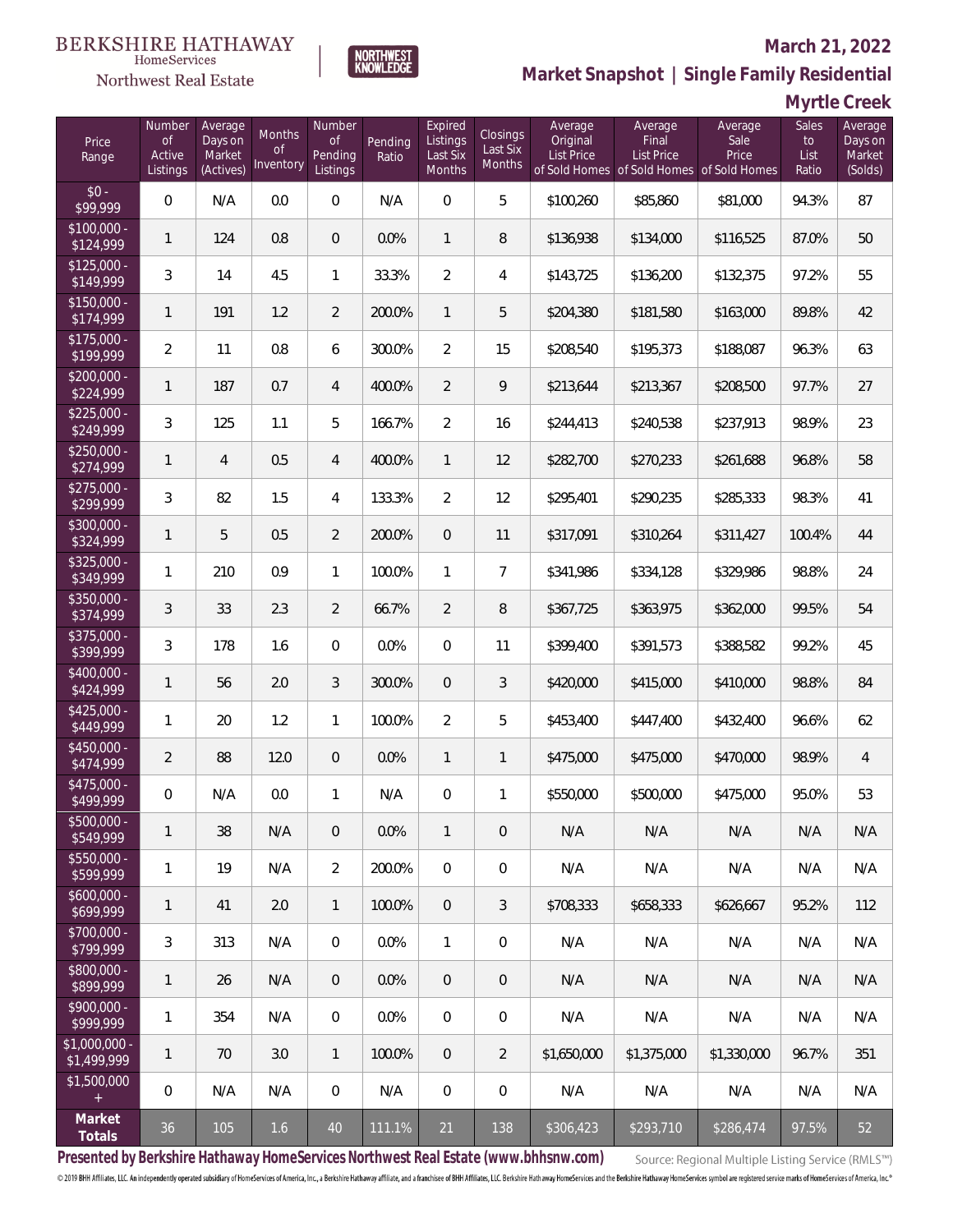### Northwest Real Estate

#### **March 21, 2022**



#### **Green District**

| Price<br>Range               | Number<br><b>of</b><br>Active<br>Listings | Average<br>Days on<br>Market<br>(Actives) | <b>Months</b><br><b>of</b><br>Inventory | Number<br><b>of</b><br>Pending<br>Listings | Pending<br>Ratio | Expired<br>Listings<br>Last Six<br>Months | Closings<br>Last Six<br>Months | Average<br>Original<br>List Price | Average<br>Final<br>List Price<br>of Sold Homes of Sold Homes of Sold Homes | Average<br>Sale<br>Price | Sales<br>to<br>List<br>Ratio | Average<br>Days on<br>Market<br>(Solds) |
|------------------------------|-------------------------------------------|-------------------------------------------|-----------------------------------------|--------------------------------------------|------------------|-------------------------------------------|--------------------------------|-----------------------------------|-----------------------------------------------------------------------------|--------------------------|------------------------------|-----------------------------------------|
| $$0 -$<br>\$99,999           | $\overline{0}$                            | N/A                                       | 0.0                                     | $\overline{0}$                             | N/A              | $\overline{0}$                            | $\overline{2}$                 | \$72,500                          | \$72,500                                                                    | \$72,778                 | 100.4%                       | 8                                       |
| $$100,000 -$<br>\$124,999    | $\overline{0}$                            | N/A                                       | 0.0                                     | $\overline{0}$                             | N/A              | $\overline{0}$                            | 1                              | \$114,900                         | \$114,900                                                                   | \$103,200                | 89.8%                        | 34                                      |
| $$125,000 -$<br>\$149,999    | $\overline{0}$                            | N/A                                       | N/A                                     | $\overline{0}$                             | N/A              | $\overline{0}$                            | 0                              | N/A                               | N/A                                                                         | N/A                      | N/A                          | N/A                                     |
| $$150,000 -$<br>\$174,999    | $\overline{0}$                            | N/A                                       | 0.0                                     | $\overline{0}$                             | N/A              | $\overline{0}$                            | $\mathbf{1}$                   | \$179,000                         | \$175,000                                                                   | \$172,000                | 98.3%                        | 14                                      |
| $$175,000 -$<br>\$199,999    | $\overline{0}$                            | N/A                                       | 0.0                                     | $\overline{0}$                             | N/A              | $\overline{0}$                            | 1                              | \$239,000                         | \$224,900                                                                   | \$197,000                | 87.6%                        | 43                                      |
| $$200,000 -$<br>\$224,999    | $\overline{0}$                            | N/A                                       | 0.0                                     | $\mathbf{1}$                               | N/A              | $\overline{0}$                            | $\overline{2}$                 | \$237,500                         | \$237,500                                                                   | \$214,000                | 90.1%                        | 17                                      |
| $$225,000 -$<br>\$249,999    | $\overline{0}$                            | N/A                                       | 0.0                                     | 5                                          | N/A              | $\overline{0}$                            | 4                              | \$229,725                         | \$229,725                                                                   | \$234,500                | 102.1%                       | 42                                      |
| $$250,000 -$<br>\$274,999    | $\overline{2}$                            | 99                                        | 1.0                                     | $\mathbf{1}$                               | 50.0%            | $\overline{0}$                            | 12                             | \$265,058                         | \$261,133                                                                   | \$262,325                | 100.5%                       | 15                                      |
| $$275,000 -$<br>\$299,999    | $\overline{0}$                            | N/A                                       | 0.0                                     | $\overline{4}$                             | N/A              | $\mathbf{1}$                              | 19                             | \$294,016                         | \$290,447                                                                   | \$285,358                | 98.2%                        | 31                                      |
| $$300,000 -$<br>\$324,999    | $\mathbf 0$                               | N/A                                       | 0.0                                     | $\mathbf{1}$                               | N/A              | $\overline{0}$                            | 11                             | \$309,209                         | \$310,618                                                                   | \$307,364                | 99.0%                        | 38                                      |
| $$325,000 -$<br>\$349,999    | $\overline{0}$                            | N/A                                       | 0.0                                     | 1                                          | N/A              | $\overline{0}$                            | $\overline{7}$                 | \$344,257                         | \$340,186                                                                   | \$341,700                | 100.4%                       | 19                                      |
| $$350,000 -$<br>\$374,999    | $\mathbf 0$                               | N/A                                       | 0.0                                     | $\overline{4}$                             | N/A              | $\overline{0}$                            | 6                              | \$353,067                         | \$361,750                                                                   | \$360,542                | 99.7%                        | 38                                      |
| $$375,000 -$<br>\$399,999    | 1                                         | 52                                        | 0.8                                     | 1                                          | 100.0%           | $\overline{2}$                            | 8                              | \$382,213                         | \$377,775                                                                   | \$379,688                | 100.5%                       | 32                                      |
| $$400,000 -$<br>\$424,999    | $\overline{0}$                            | N/A                                       | 0.0                                     | $\overline{0}$                             | N/A              | $\mathbf{1}$                              | $\mathbf{1}$                   | \$410,000                         | \$410,000                                                                   | \$420,000                | 102.4%                       | 13                                      |
| $$425,000 -$<br>\$449,999    | 0                                         | N/A                                       | N/A                                     | 1                                          | N/A              | $\overline{0}$                            | 0                              | N/A                               | N/A                                                                         | N/A                      | N/A                          | N/A                                     |
| $$450,000 -$<br>\$474,999    | $\mathbf 0$                               | N/A                                       | 0.0                                     | $\mathbf 0$                                | N/A              | $\mathbf 0$                               | $\mathbf{1}$                   | \$458,653                         | \$458,653                                                                   | \$458,653                | 100.0%                       | $\overline{0}$                          |
| $$475,000 -$<br>\$499,999    | 0                                         | N/A                                       | 0.0                                     | $\overline{0}$                             | N/A              | $\overline{0}$                            | 1                              | \$495,000                         | \$495,000                                                                   | \$483,900                | 97.8%                        | 48                                      |
| \$500,000 -<br>\$549,999     | $\boldsymbol{0}$                          | N/A                                       | N/A                                     | 0                                          | N/A              | $\mathbf 0$                               | 0                              | N/A                               | N/A                                                                         | N/A                      | N/A                          | N/A                                     |
| \$550,000 -<br>\$599,999     | $\,0\,$                                   | N/A                                       | N/A                                     | $\mathbf{1}$                               | N/A              | $\mathbf 0$                               | $\boldsymbol{0}$               | N/A                               | N/A                                                                         | N/A                      | N/A                          | N/A                                     |
| $$600,000 -$<br>\$699,999    | $\boldsymbol{0}$                          | N/A                                       | N/A                                     | $\sqrt{0}$                                 | N/A              | $\sqrt{0}$                                | 0                              | N/A                               | N/A                                                                         | N/A                      | N/A                          | N/A                                     |
| \$700,000 -<br>\$799,999     | 0                                         | N/A                                       | 0.0                                     | $\mathbf 0$                                | N/A              | $\mathbf 0$                               | 1                              | \$675,000                         | \$675,000                                                                   | \$726,000                | 107.6%                       | 5                                       |
| \$800,000 -<br>\$899,999     | 1                                         | 145                                       | N/A                                     | $\sqrt{0}$                                 | 0.0%             | $\mathbf 0$                               | 0                              | N/A                               | N/A                                                                         | N/A                      | N/A                          | N/A                                     |
| \$900,000 -<br>\$999,999     | 0                                         | N/A                                       | N/A                                     | $\mathbf 0$                                | N/A              | $\boldsymbol{0}$                          | $\mathbf 0$                    | N/A                               | N/A                                                                         | N/A                      | N/A                          | N/A                                     |
| \$1,000,000 -<br>\$1,499,999 | 0                                         | N/A                                       | N/A                                     | $\mathbf{1}$                               | N/A              | $\overline{0}$                            | 0                              | N/A                               | N/A                                                                         | N/A                      | N/A                          | N/A                                     |
| \$1,500,000<br>$+$           | 0                                         | N/A                                       | 0.0                                     | $\,0\,$                                    | N/A              | $\mathbf 0$                               | 1                              | \$3,500,000                       | \$3,325,000                                                                 | \$3,000,000              | 90.2%                        | 238                                     |
| Market<br>Totals             | $\overline{4}$                            | 99                                        | 0.3                                     | $21\,$                                     | 525.0%           | $\overline{4}$                            | 79                             | \$346,388                         | \$342,535                                                                   | \$336,907                | 98.4%                        | 30                                      |

NORTHWEST<br>KNOWLFDGF

**Presented by Berkshire Hathaway HomeServices Northwest Real Estate (www.bhhsnw.com)**

Source: Regional Multiple Listing Service (RMLS™)